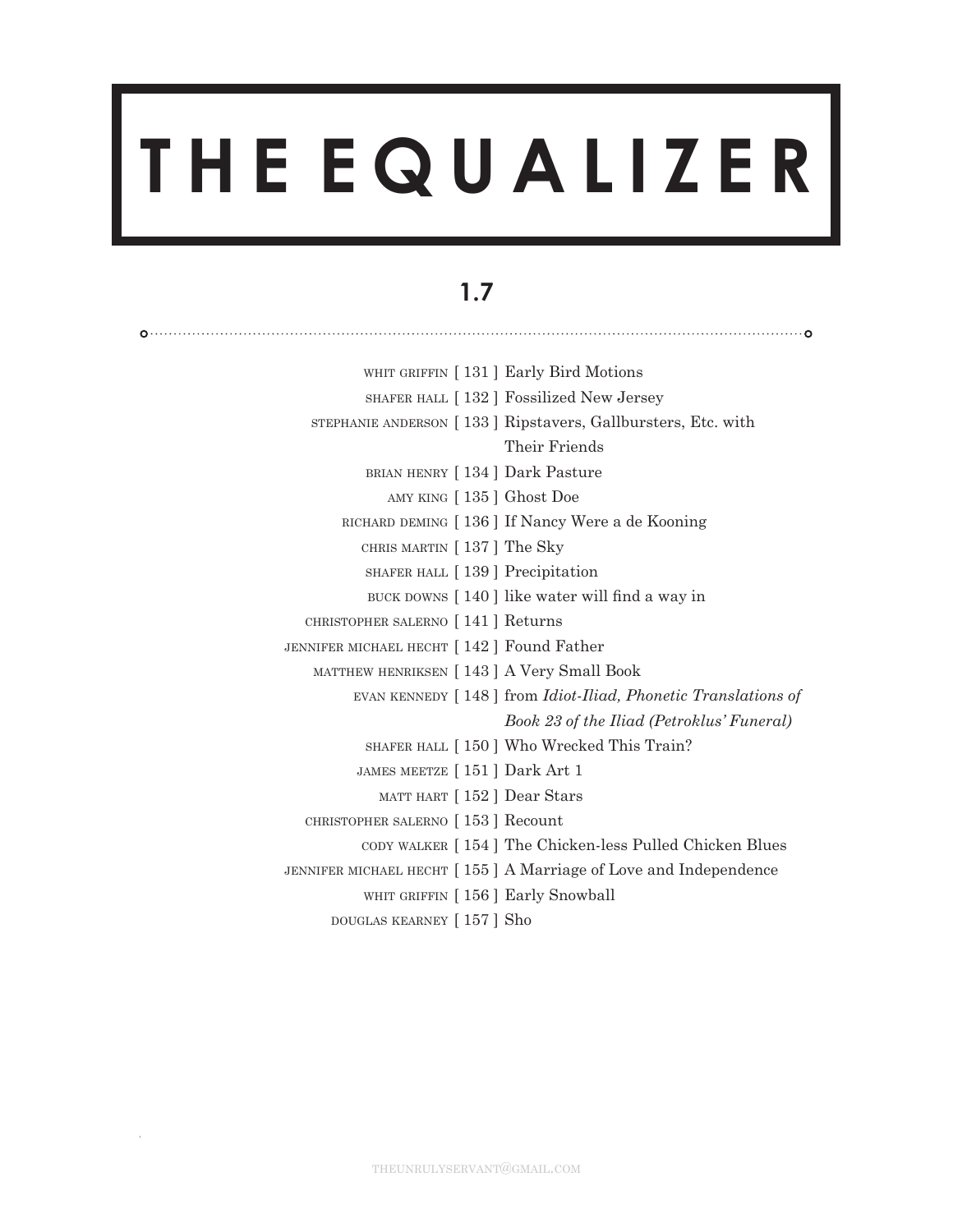#### *early bird motions*

Who are you to violate others with your sense of understanding? The reality shared by pen & page is not that of the mouth & mind. The forest is a place of hiding & of lurking. The Perindens tree shelters doves fleeing dragons. Faced with the looming asceticism, what supports your walk? Dust off the chestnut. Point the telescope at the nebulae. Retire into a profound solitude. *Goodbye to the swift pony & the hunt.* Coleridge read of Bartram's travels through Georgia. Meditate on that as you sit deep in the folds of the Land of the Noonday Sun. Radical but not revolutionary, a neutral agent. In search of the source of the misty ring.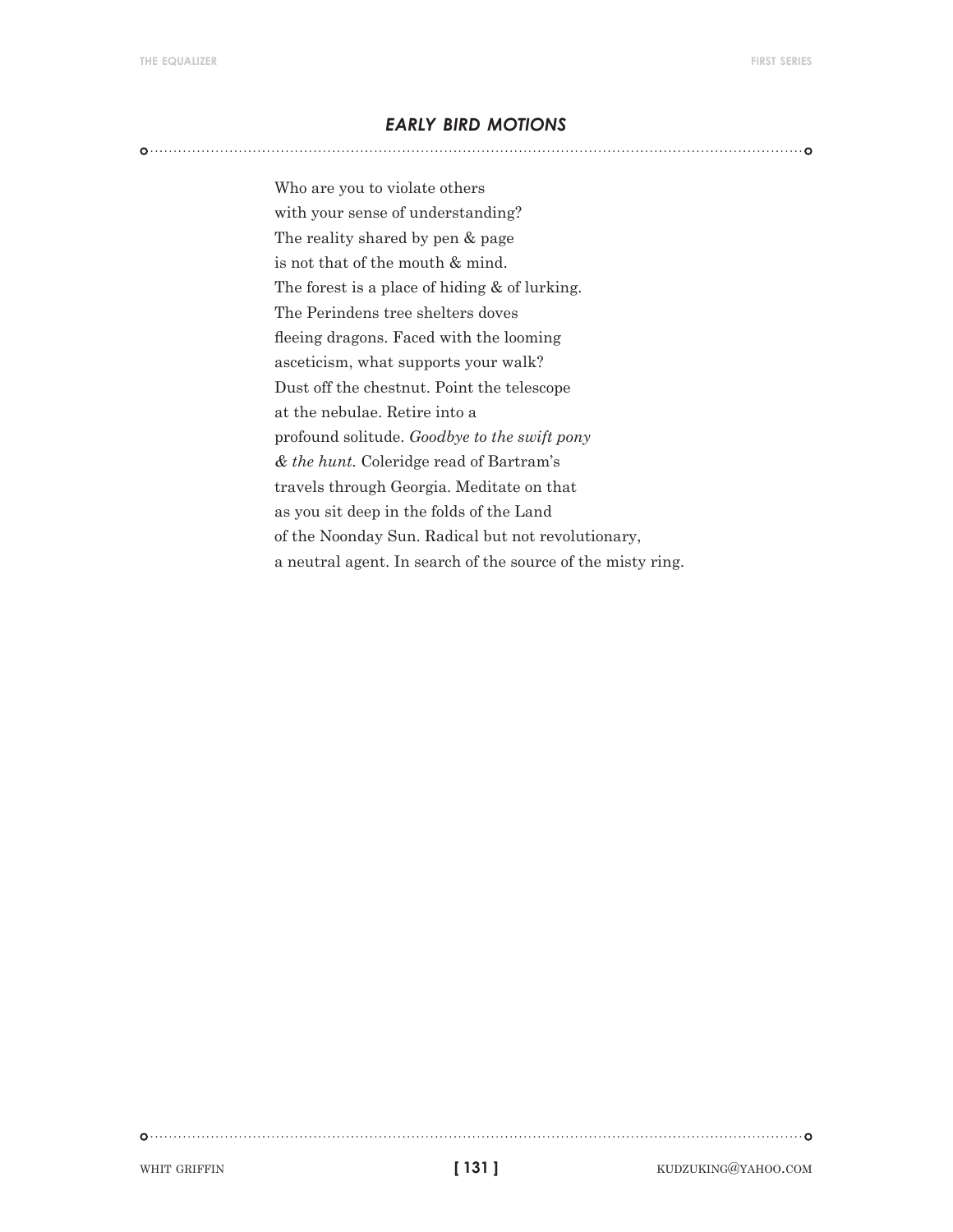#### *fossilized new jersey*

The last orange star waits at the bottom of the breakfast dish, a small breakfast forgotten in our holiday shuffle.

The yellow moon has slipped off the platform of the horizon. The diamonds on the turnpike's HOV lane look blue in the dark.

Down at the Purple Horseshoe, the barflies are waiting for their kids to come home from the City. Come home Pete. Come home Aggie.

Green clovers are growing through the cracks in the parking lot. Come home, Janet. Our pink hearts burst for you.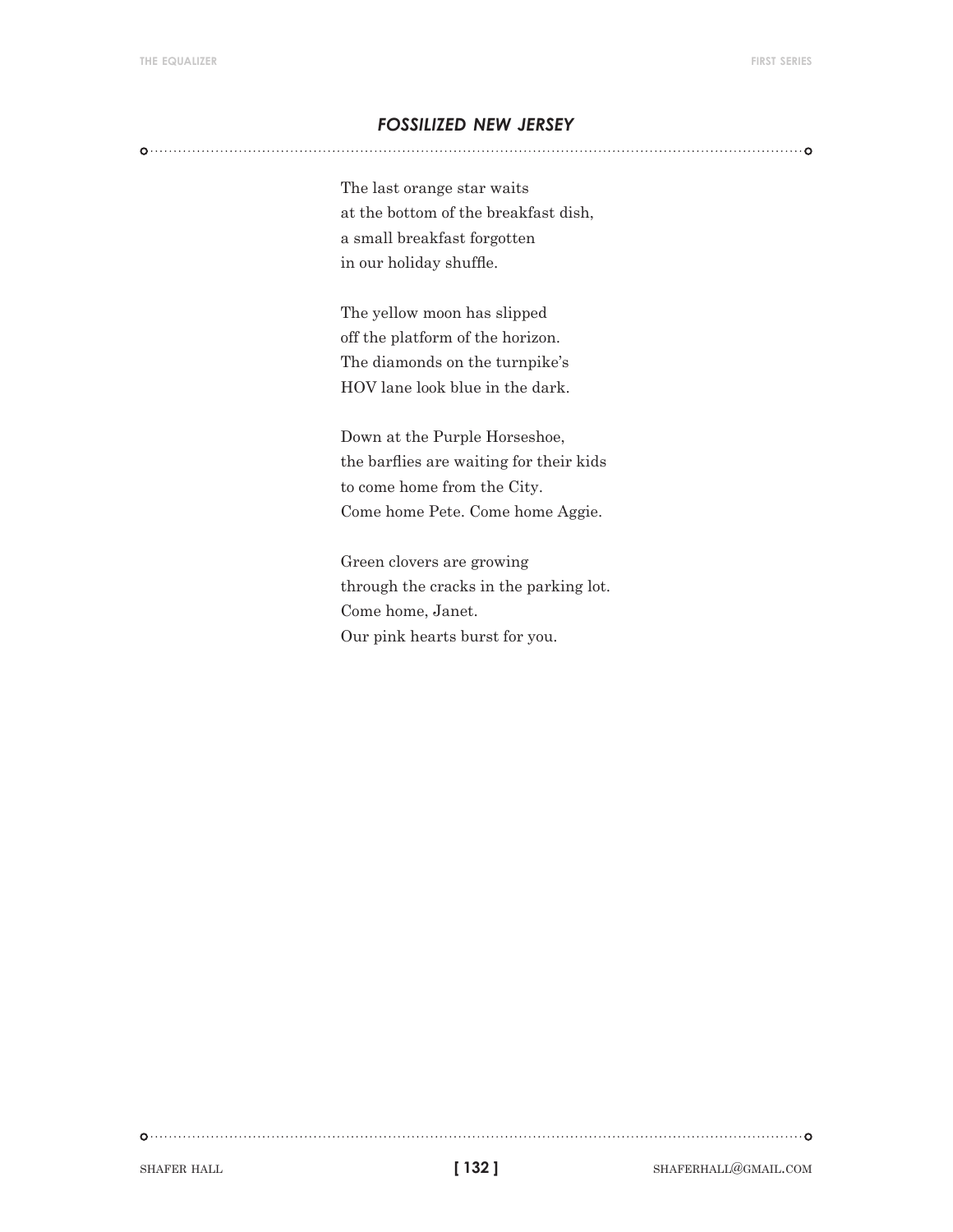# *ripstavers, gallbursters, etc. with their friends* Has not my anticipations been realized A few dark designing men wearing dark Green spectacles let no rotten eggs be wanting Sugar them off All that is near dear to freemen Purified of its chronic disease Cure the broken headed Hoe them out A few pieces of pumkin will not be amiss Oak staves Brought in Orangemen from the back concessions To wheedle weak and simple mortals In short sow them up Forming a host of worthies The Moon or some more wholesome place of residence The schemes of Madness ever ends In a silent commotion

**[ 133 ]**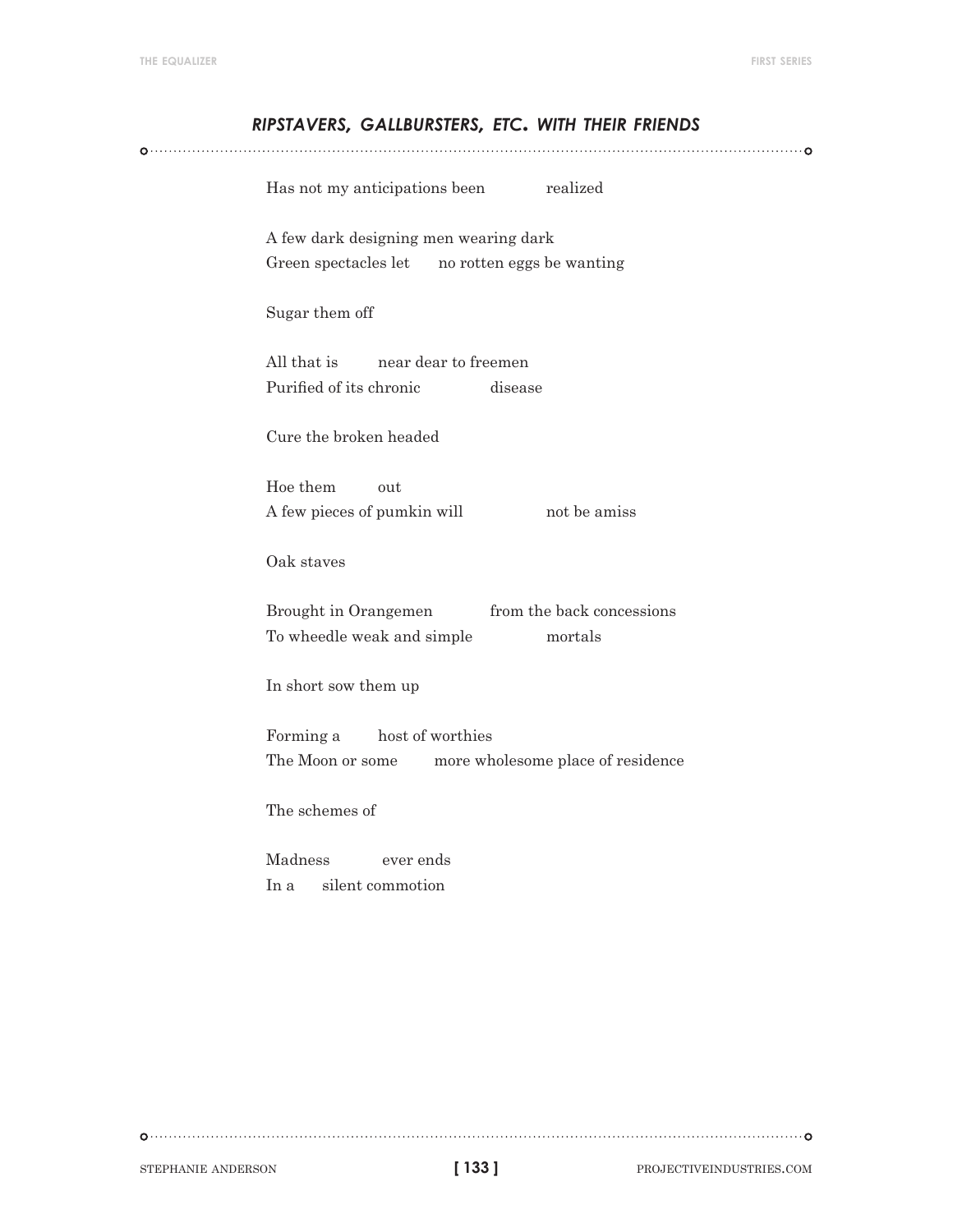#### *dark pasture*

Their breathing swells the air between us, the occasional tail-flick a flattering gesture toward anesthetized darkness. Ponds of shadow. Of uncertain depth.

A break in the rhythm would cast everything invisible into the light, deliver what we never deserved.

Slowly we still our own minor breath until the lungs function as one, for once.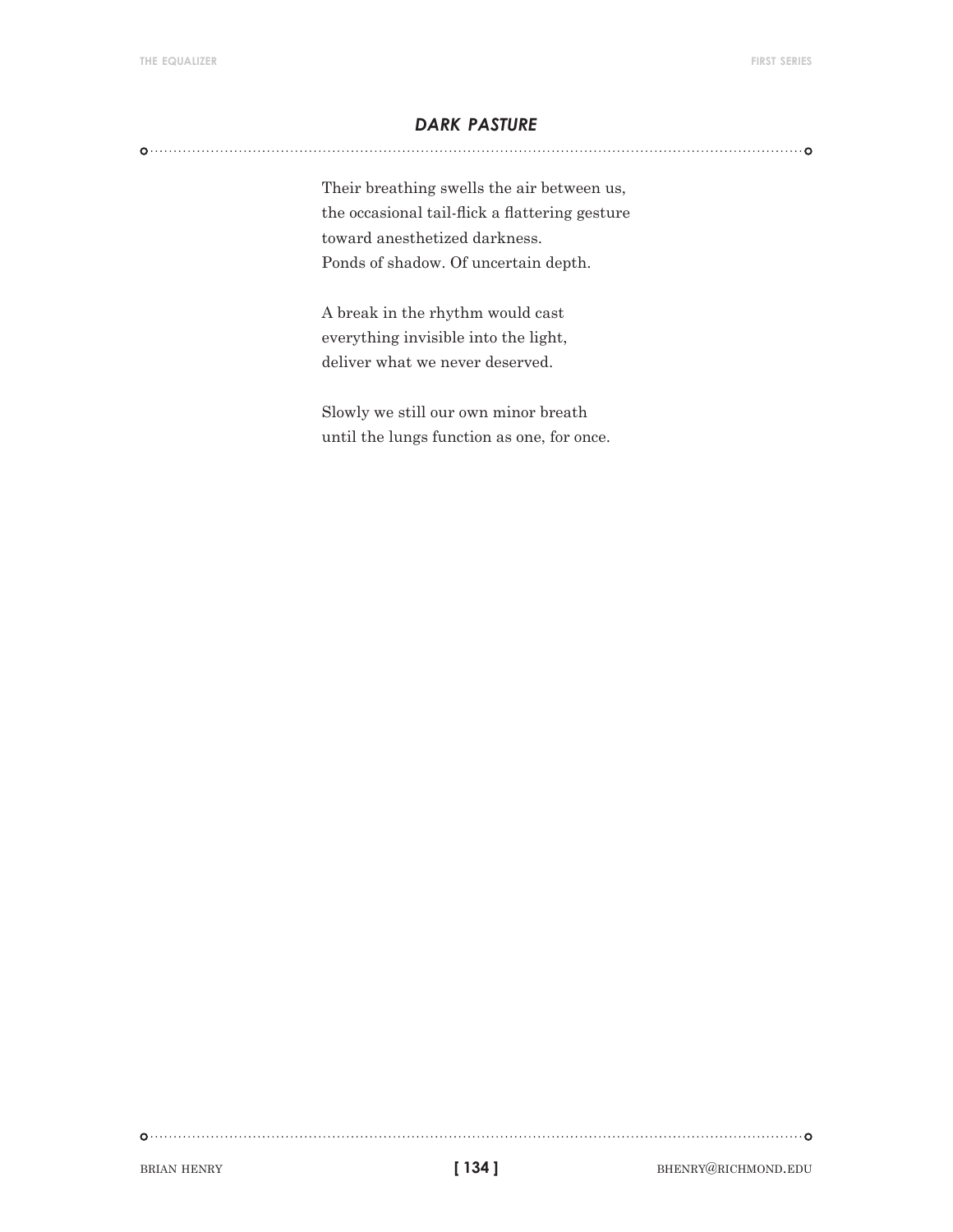#### *ghost doe*

I'm always in the east. I would like to sit on your property among the leaves and soft decay of lawn. Someone is back here, eating petals, rattling jars on your shelves in the dank garden room. I stand, hooded figure, ancient. You cannot see. You are following the scent of smoke wisps. But why does the vehicle come, a season, readying, a wheelchair? I can see through your windows, eat the hearth and your legs outstretched. I am mostly myth, human, a person built of sight and sound. Cracks in the gutters and a leeching of whatever it may mean to be a stick figure among razor thin trees. To make more is a censorship, a formation of granite where soft wood to the core once stood. We are berries, stricken by barriers, erect fences laced through with fingers. We work, we inevitable. Let's play the part of the runner and make the mark of speed, strip the door of its frame, the sills of their sleeves. Teach the vines to honey the basement's womb, channel out to the iron chairs and pumpkin the stairs with all that is reserved in your smile, hidden by autumn's flame, the doe of death.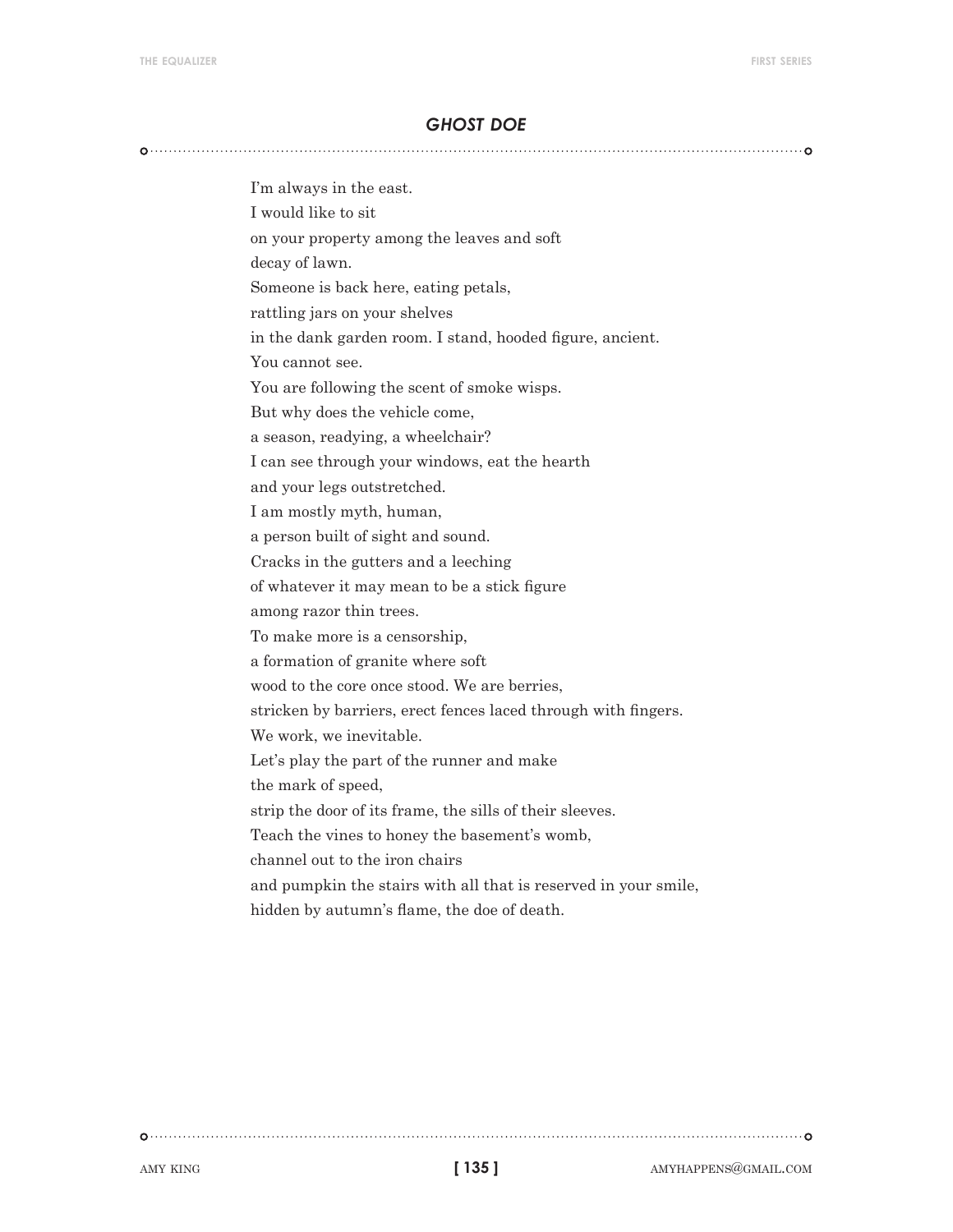#### *if nancy were a de kooning*

On a still day surprised beyond all dutiful hammerings the skin's the color of a new plate or an unasked for intuition. Placed this way or that way, then, narrowed eyes shape the evidence of my cleverest misgivings. In the flat background, there are thirteen types of blue. You name them all.

RICHARD DEMING **phylumpress.com 136 ] 136 ] 136 ] PHYLUMPRESS.COM** 

**[ 136 ]**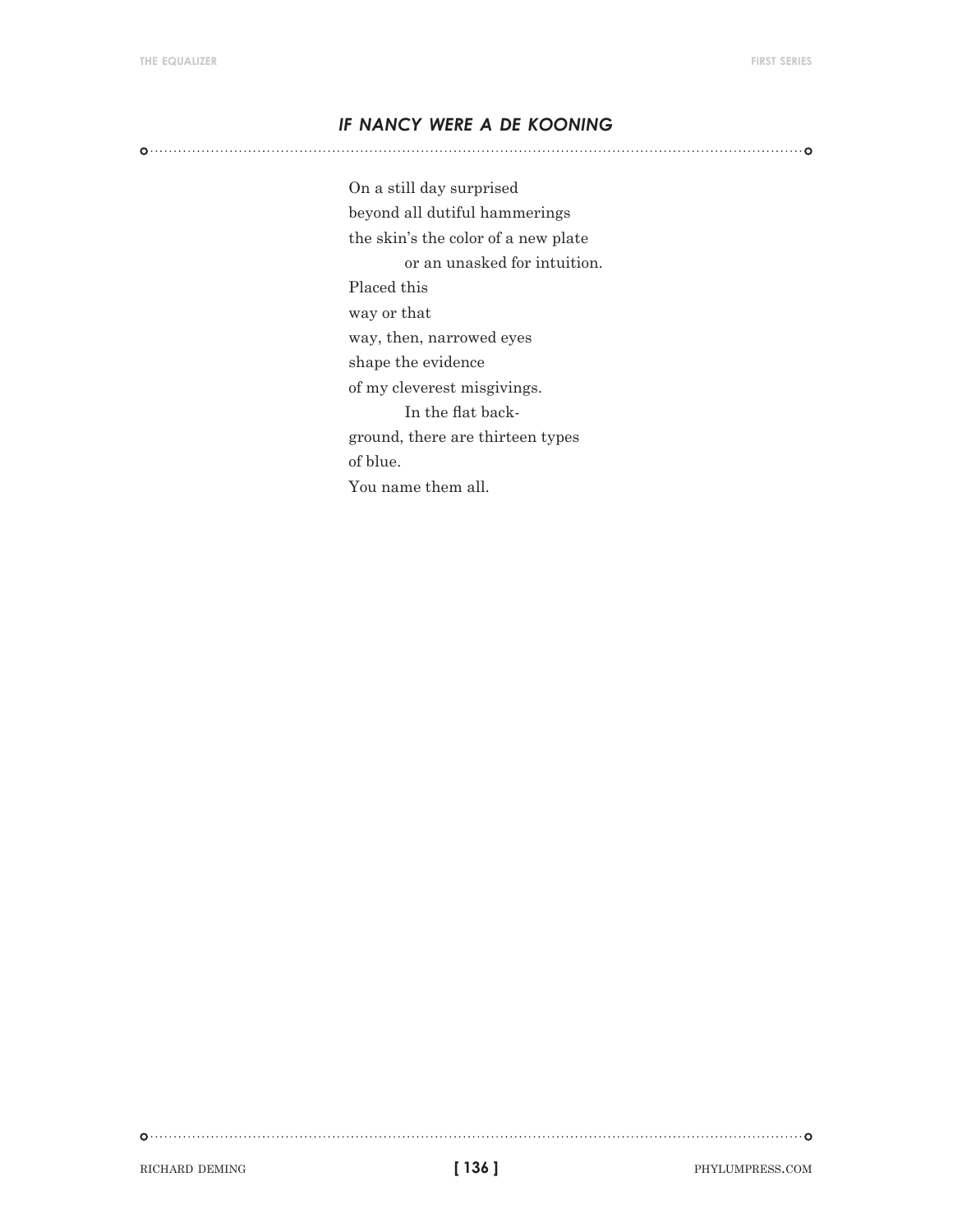#### *the sky*

#### 

*for Colin Guthrie*

Observing the lip's sinister curve as it tricks the mouth open in a jagged turn telling the sky off cymbal crash to orange fizz it was no big secret stuck in the bathroom mirror cataloguing some gangly actor's smirk hot for whatever new malevolence we told the sky off going diagonal like Vega under leisure's silent pressure our friends sweetly whistling down offed one stultifying thought mulch in a clutter of painless orange gardens to grow taut again freaking the lines with distortion as a hundred lousy months of quiet weather subtracted the thorns from a floating red-worn nose a hundred months foraging gloom to swim in desperate ablutions loudly obliterating the moon for a crude relief telling the sky off and on like alarm clock colons a crashing blowout pouring out Boone's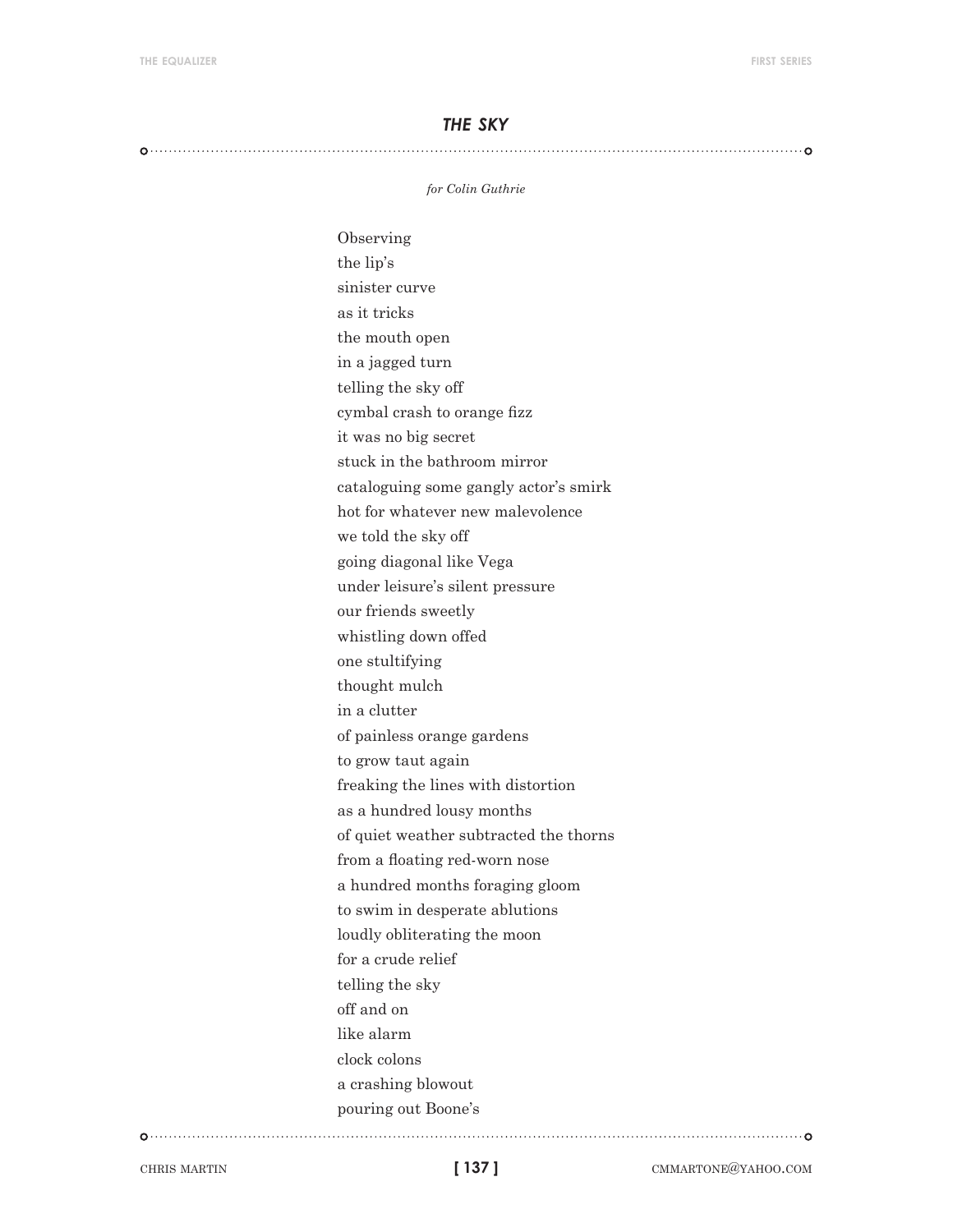on asphalt flowering cracks for the sky dog saying tip that shit bitches for the mother fucking sky

 $\begin{picture}(100,100) \put(0,0){\vector(1,0){100}} \put(10,0){\vector(1,0){100}} \put(10,0){\vector(1,0){100}} \put(10,0){\vector(1,0){100}} \put(10,0){\vector(1,0){100}} \put(10,0){\vector(1,0){100}} \put(10,0){\vector(1,0){100}} \put(10,0){\vector(1,0){100}} \put(10,0){\vector(1,0){100}} \put(10,0){\vector(1,0){100}} \put(10,0){\vector(1,0){100$ 

chris martin **chris martin cmmarting cmmarting cmmarting cmmarting cmmarting cmmarting cmmarting cmmarting cmmarting cmmarting cmmarting cmmarting cmmarting cmmarting cmmarting cmmarting cmmarting cmmarting cmmarting cmmar**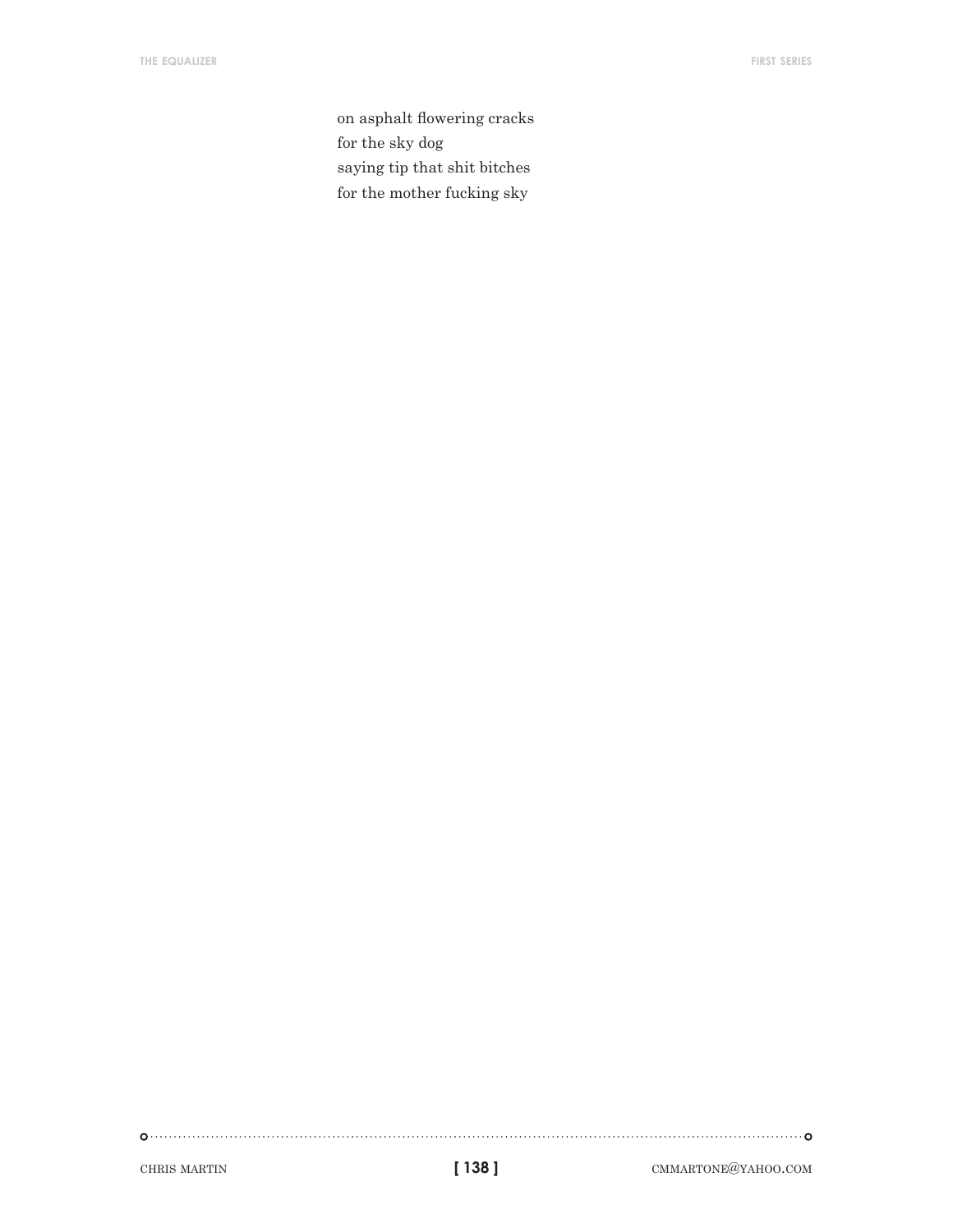#### *precipitation*

Tonight the neon flickered just as the weathermen predicted.

Tall buildings winked in and out of sight. The humid evening breeze and the avenue rubbed together like two legs.

You were there the cafés full of conversation were cumbersome rocks as you walked from block to block, a willful leaf floating on a dirty stream.

I breathed deeply. Clouds roiled up North of town.

Upstairs, you rattled your old window open. The city smelled like lighting; you shivered in spite of the heat of the night.

I'll come along to find you; when my long shift is over, I will leave my shirt and shoes on the fire escape in the rain.

Until then long white curtains will whip above your head. The first big raindrop measures one warm teaspoon; the cat hides itself on a closet shelf, and your sofa is pressed with wind: a storm begins.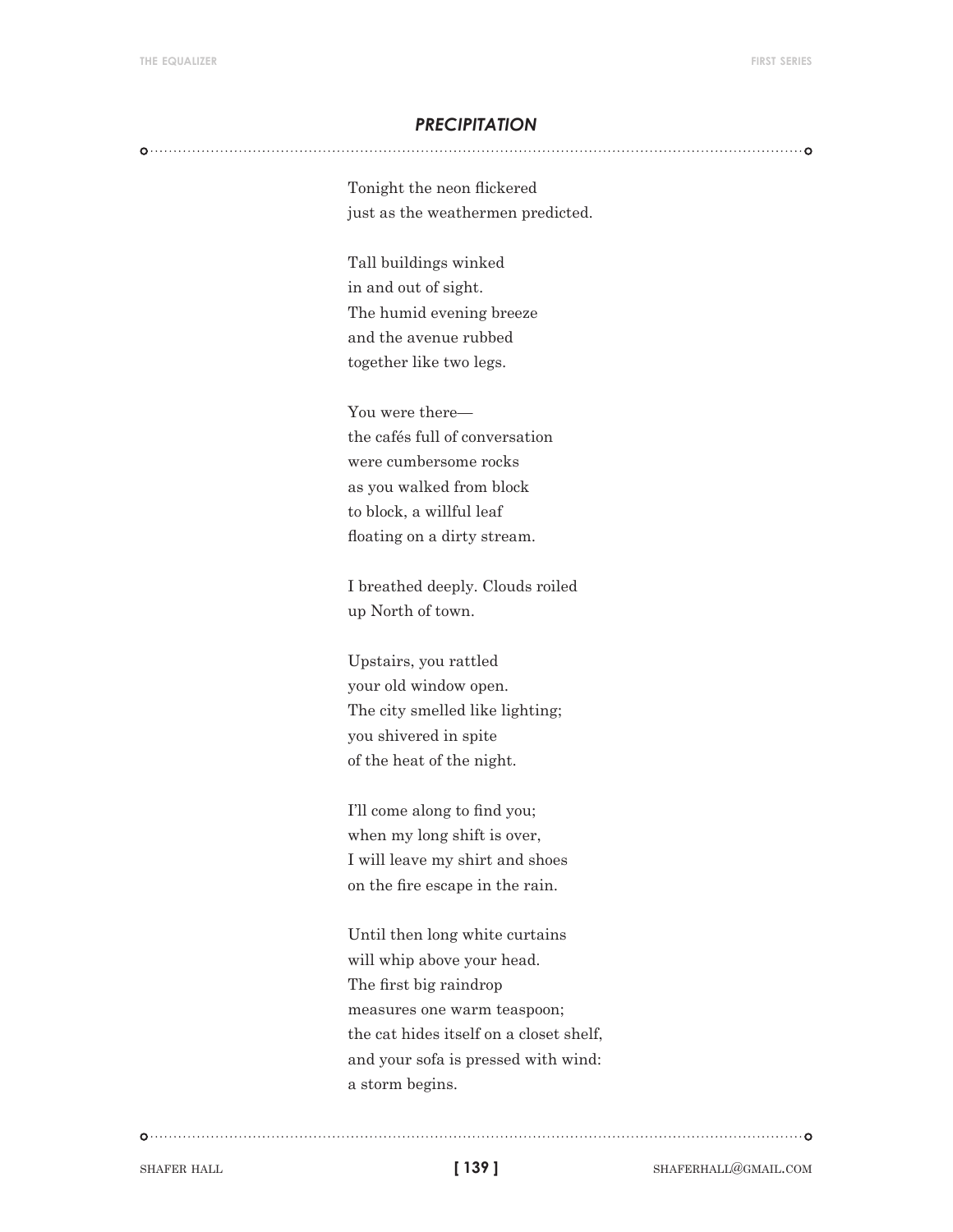#### *like water will find a way in*

just a maintenancedose of cold clarity not a cure for the day

eyeless little data scraper swims the flow

smoke-shortie sugarette roll-your-own carving up that old okie-dokie

hello destination I did not know you would be here

> shirt tails down to her knees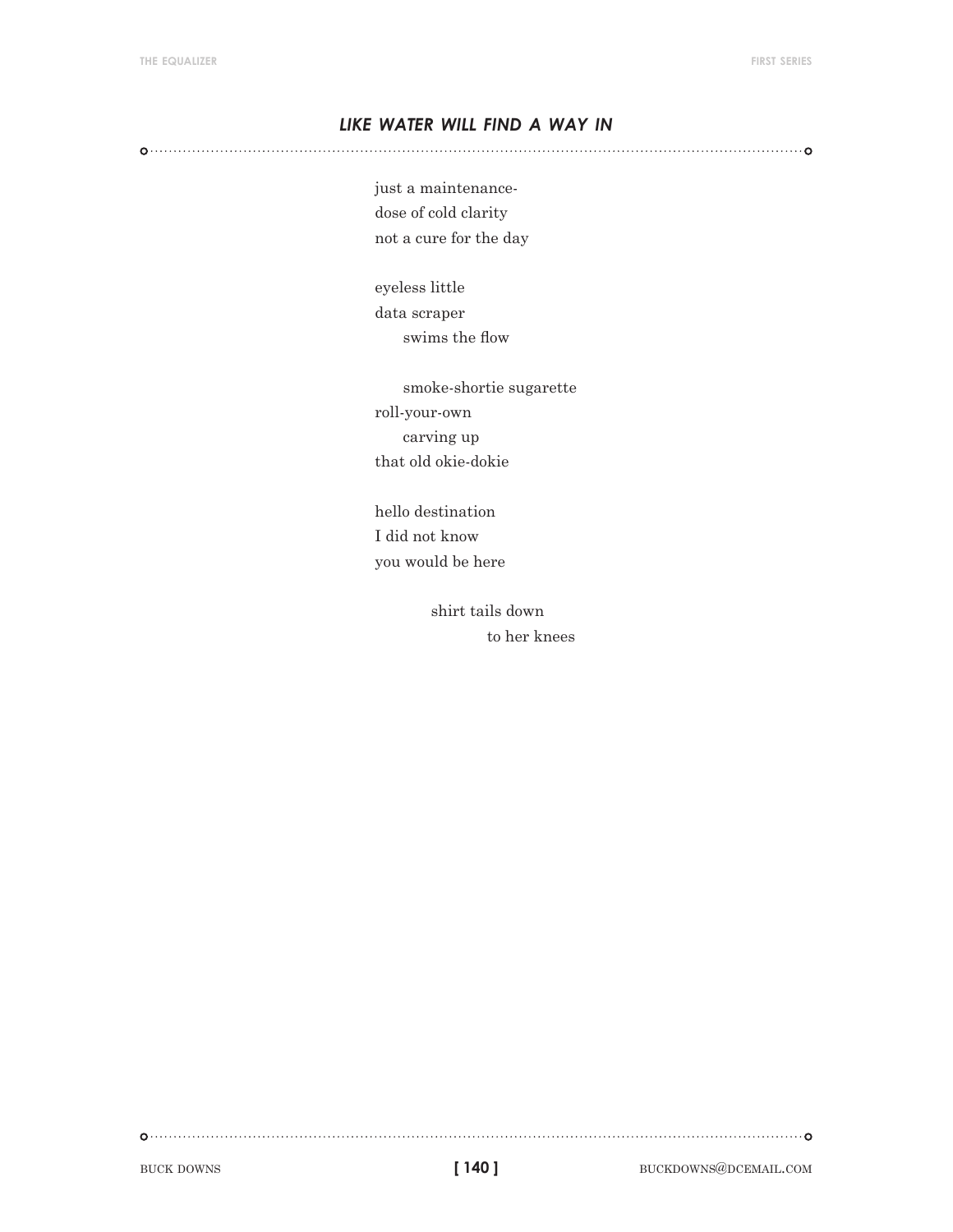#### *returns*

Many days since my last red letter—the stencil a spur, the penny sent for vellum. Riding toward frank need, even mallards leak marrow, honk, and drop into the street. Every June, we rise, histamine-vertiginous, full faces cradling fevers. This year was no different: the wait between flights. I look again at a picture I never liked: me, on a trail marked with trash in the grain of a goodbye, beneath gloom-faced mountains. You,

washing your ring in the slow-

moving stream (before Ron sung out that he could see no bottom).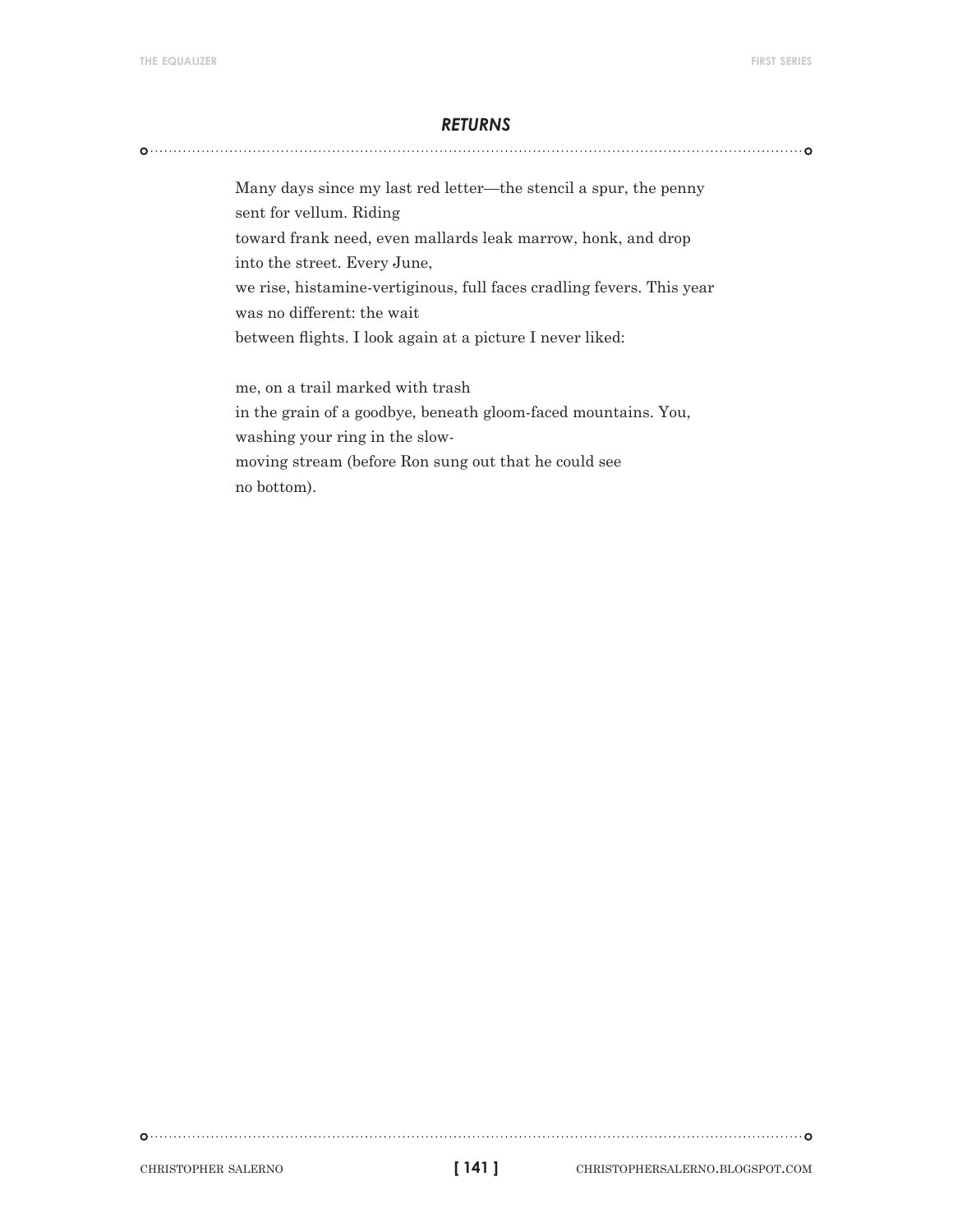#### *found father*

For the support of this Declaration, with a firm reliance on protection, we mutually pledge to each other our Lives, our Fortunes, and our sacred Honor.

Father's port of deck: The ray's sun, whether from real eye in sun or pro-tech sun. We moo, truly pledge due East. Other.

Our lives are fortunes, as is our sacred honor.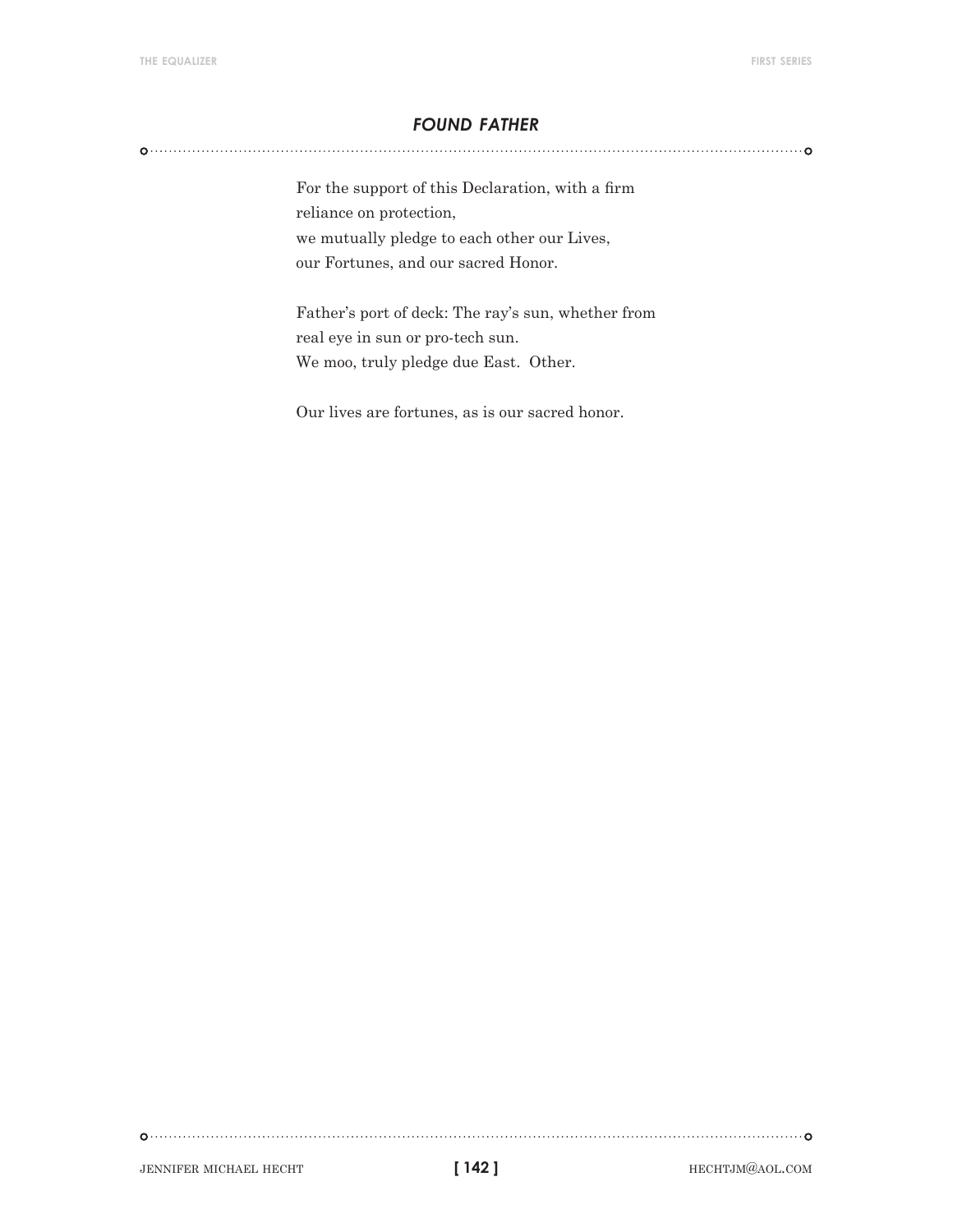#### *a very small book*

Has windows in its pages

In my drawer Cheap plastic

Parallelism Don't pray to

Sirloin Has no fingers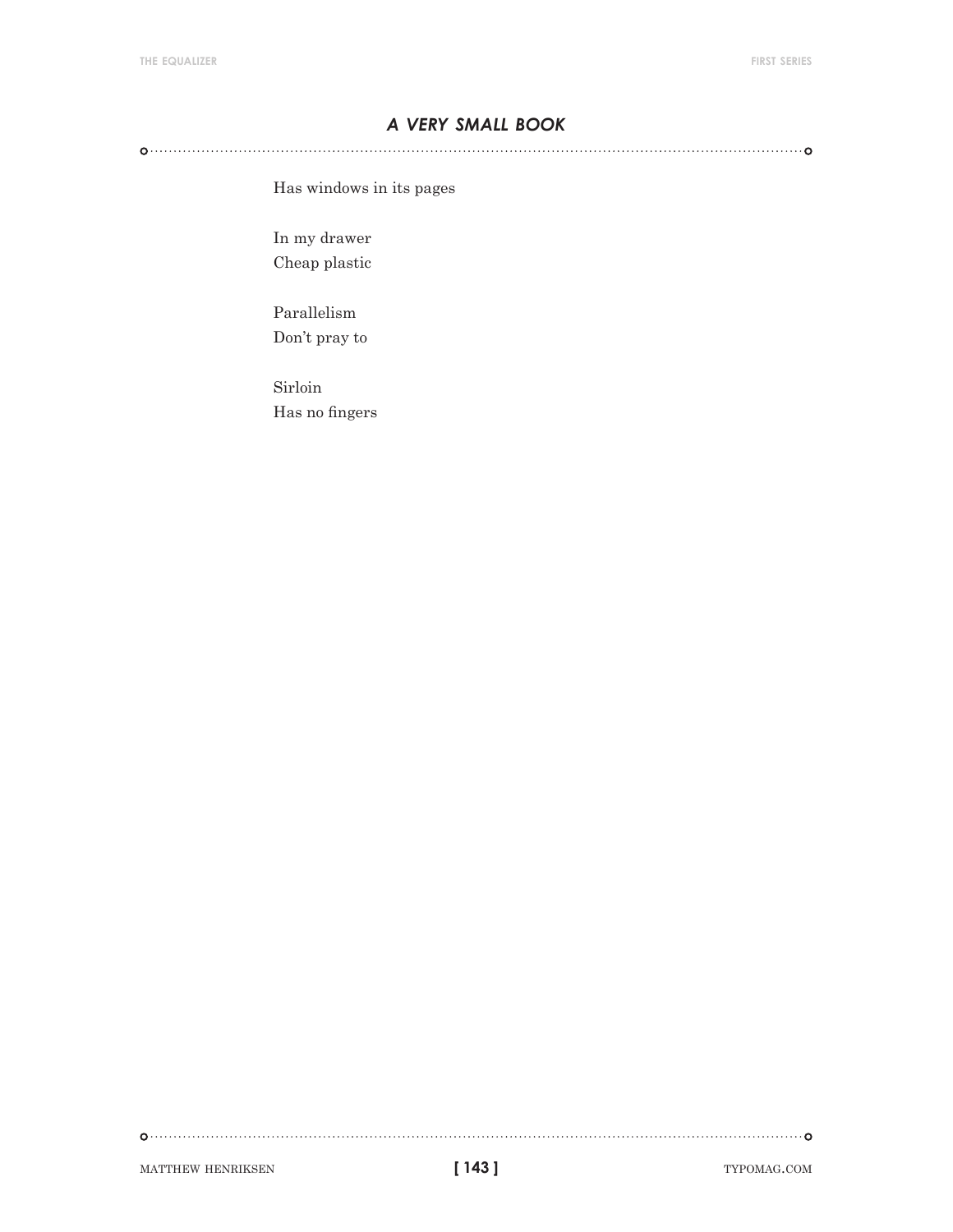I remember my creative days A necessary component of the disaster

That never came not even when the war Never came not even the winter

Everyone stopped making love Near the end of my creativity

In the midst of beautiful snow women I stopped writing letters when my typewriter broke

We moved away and the snow never fell Except of course on the cold days

But the snow never stayed The earth has become a fire

MATTHEW HENRIKSEN **typomag.com 144 ] 144 ]** TYPOMAG.COM

**[ 144 ]**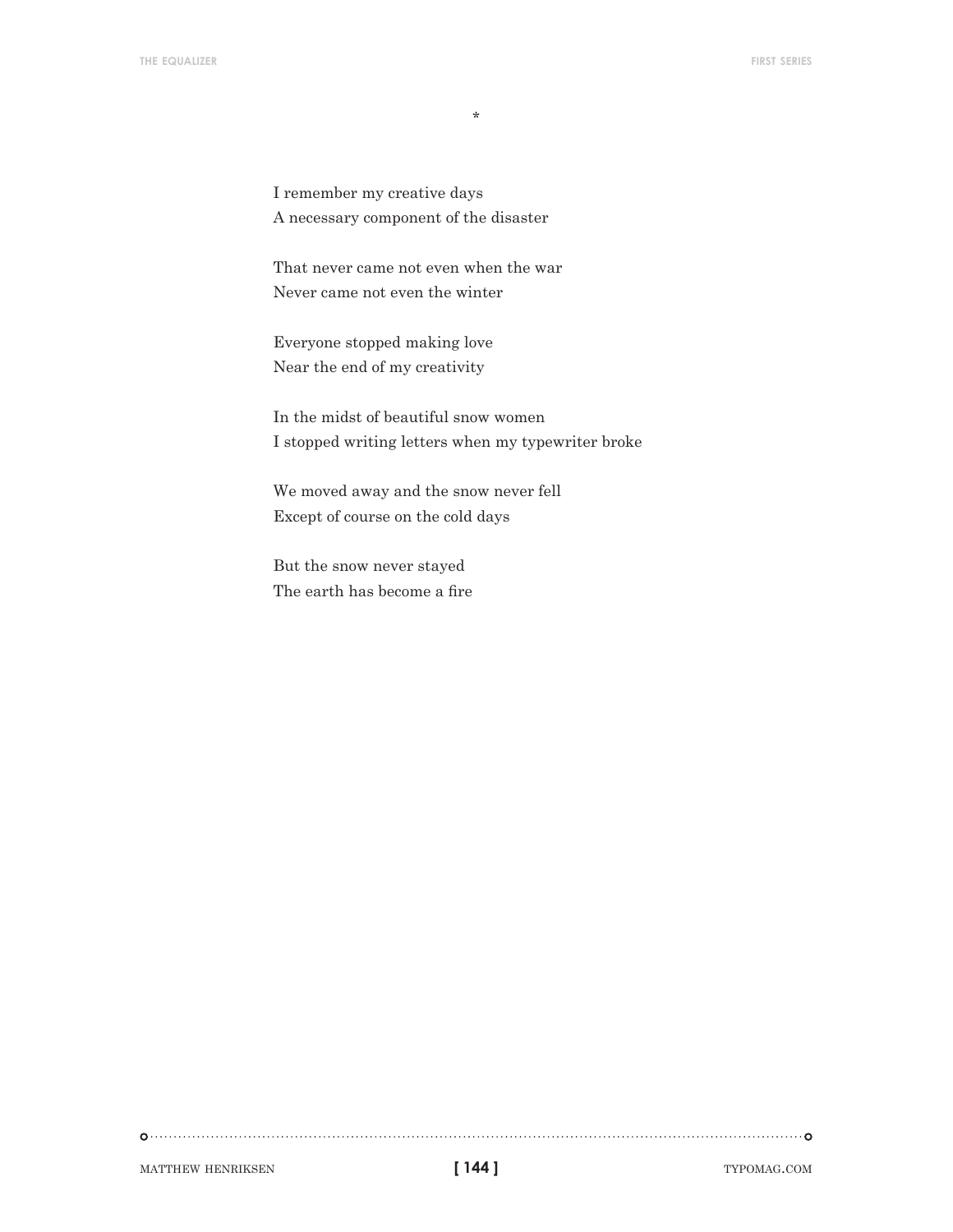I have a scab from an insect bite on my monk's bald spot Every act has become self-referential

But my landlord hired a backhoe To dig up the stumps in my yard

And that makes him a fuckhead No need to define

I can't let my cat outside Gorgeous 3 PM sunlight

Hits the neighbor's aluminum roof When I look back from my cat

Just ordinary sun in the leaves And the house looks

Sleepy as in dead We call anything

Anything we want All the leaves look taken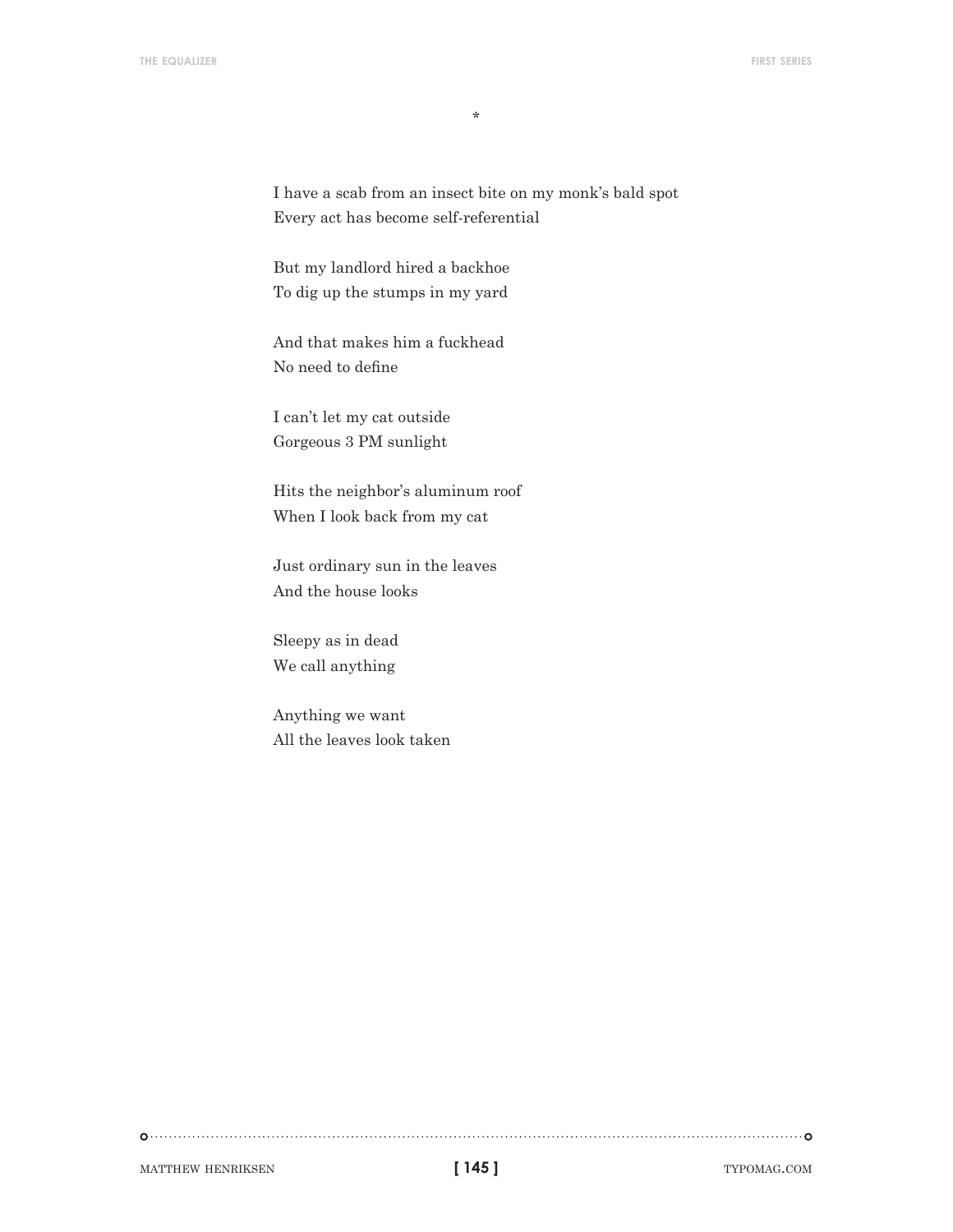Backups slouched in the dugout Don't notice

The rest notice Everything about each other

Especially the habit-forming habits The outfield full of horses

And the dead guys Who notice nothing but the dirt

Under their nails After they realize those weren't horses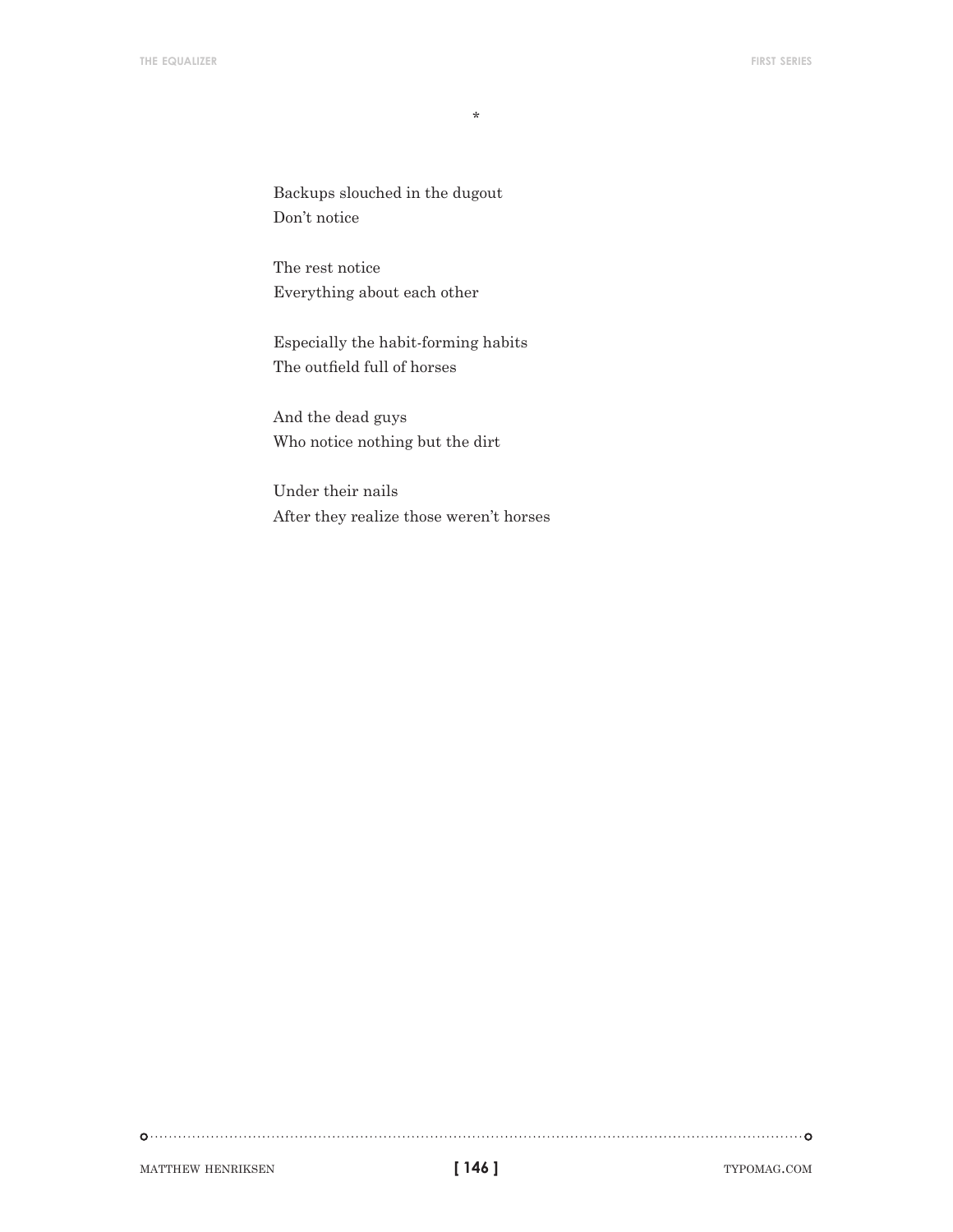I ate a small flower I don't know the name of Not difficult to get comfortable in this world

As long as this is not the world Stories don't have anything to do

If I stand a few feet back from the phone booth I'll be a firecracker in a sailor's pants

A match lighting the night sky On the projector screen

Noise has no simile I don't follow the name of

This is not the city I am standing back from

matthew henriksen typomag.com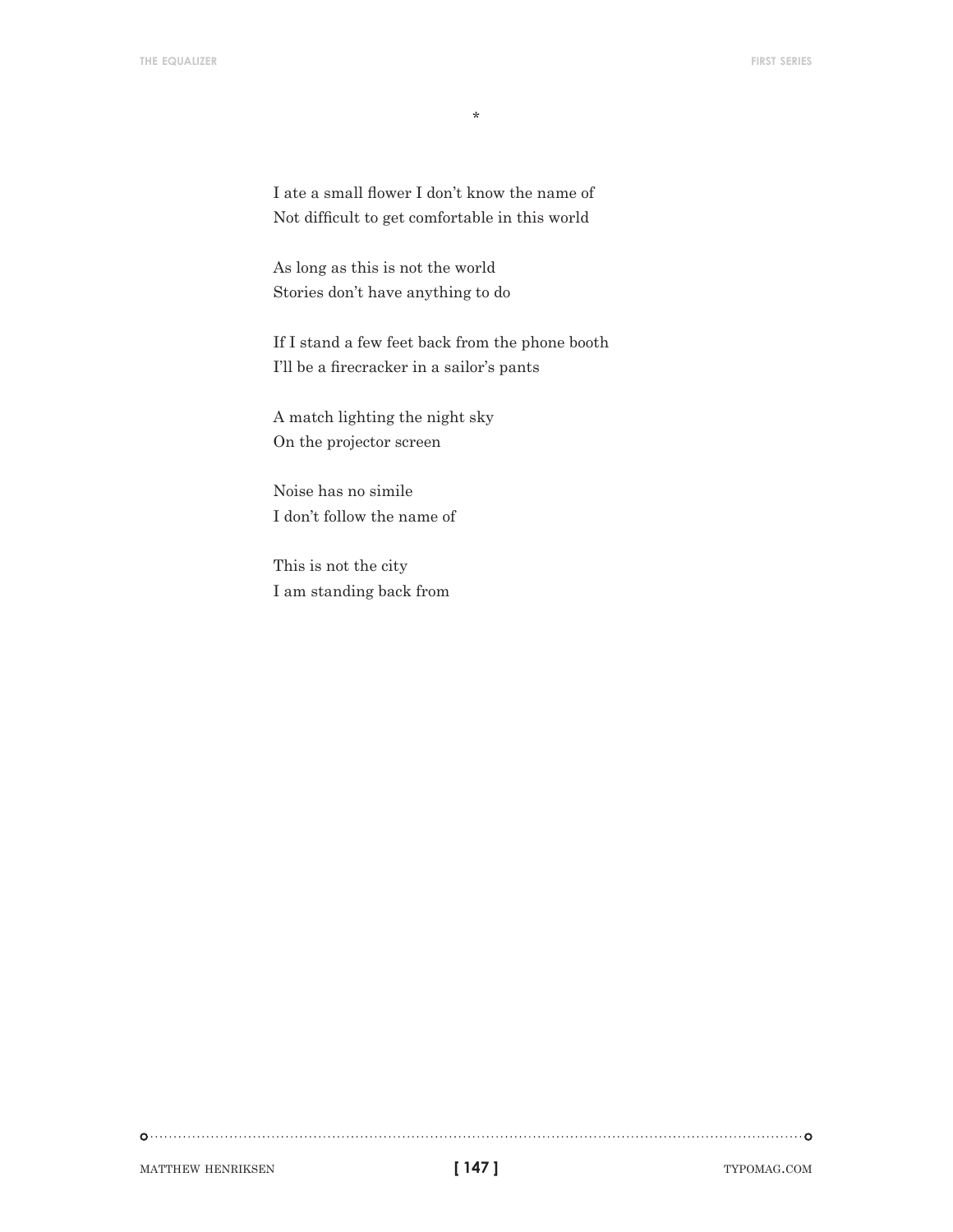### **from** *idiot-iliad, phonetic translations of book 23 of the iliad (patroklus' funeral)*

Horsey men stand to okay a tap tollin'. O tear Achians, open denials. Take a Hellespont on his candor oy. Men are as kids, none to hang up in heck. His toes more Madonnas dock, eyes up. He's kiddin' us fey, Achilles. All hoggy noise he tars. O see, fill up, toll 'em. I summit Aida.

"Patroklus, cry amen. Who gargles his teeth, and in tune? O tear up, I call all o' you to tar po' mister gooey. Hip bows loosen many. Doors pass a man an' fade to punt this. Hire my ode, Patroklus. Cry on audio domicile. I pant a guerre a day to tell your taper. O friend, hoop the stain. Hektor's odor arrows us to thine. Cuss sinner men. Does he die to deck kids deep, prop a pyre vaporous? A body rots, tomb a sign Trojan hagglers attack noisy, then contaminate. I clothe the eyes."

Ail fed up in psyche spooky. Patroklus died loyal. Pant automat ethos, tack eye. Home matters. Call (I coo ya). Guy sewn in guy toy spirit. Crew a-mutter, best to. Stutter up irk solace, come in prose mouthed, honeyed pen: "O men mew soon to sack a daze, all of thanatos. Stop team to hit the taxis: to palace and to paradiso! Tailing me are ghosts in suffer, idle and common tongue who all deem me poor. Misguess thy hop or put timey ows in: all laud us. Holler at my honor or pull this hide. Does key my disdain hear, a lost sir my hunger? And o this nigh soma. I ache. Hades a pain. My porous lay like a tea. I ran bullish through many boulevards of men. Holler: may men care, hum sick. Honesty gray, hyper lackey. Gig no men on parakeet soil tomorrow. They all seep in a kill, Achilles. Crews see us, I'm furious. Tongue-tied, pour pot. Nay mate's here."

**[ 148 ]**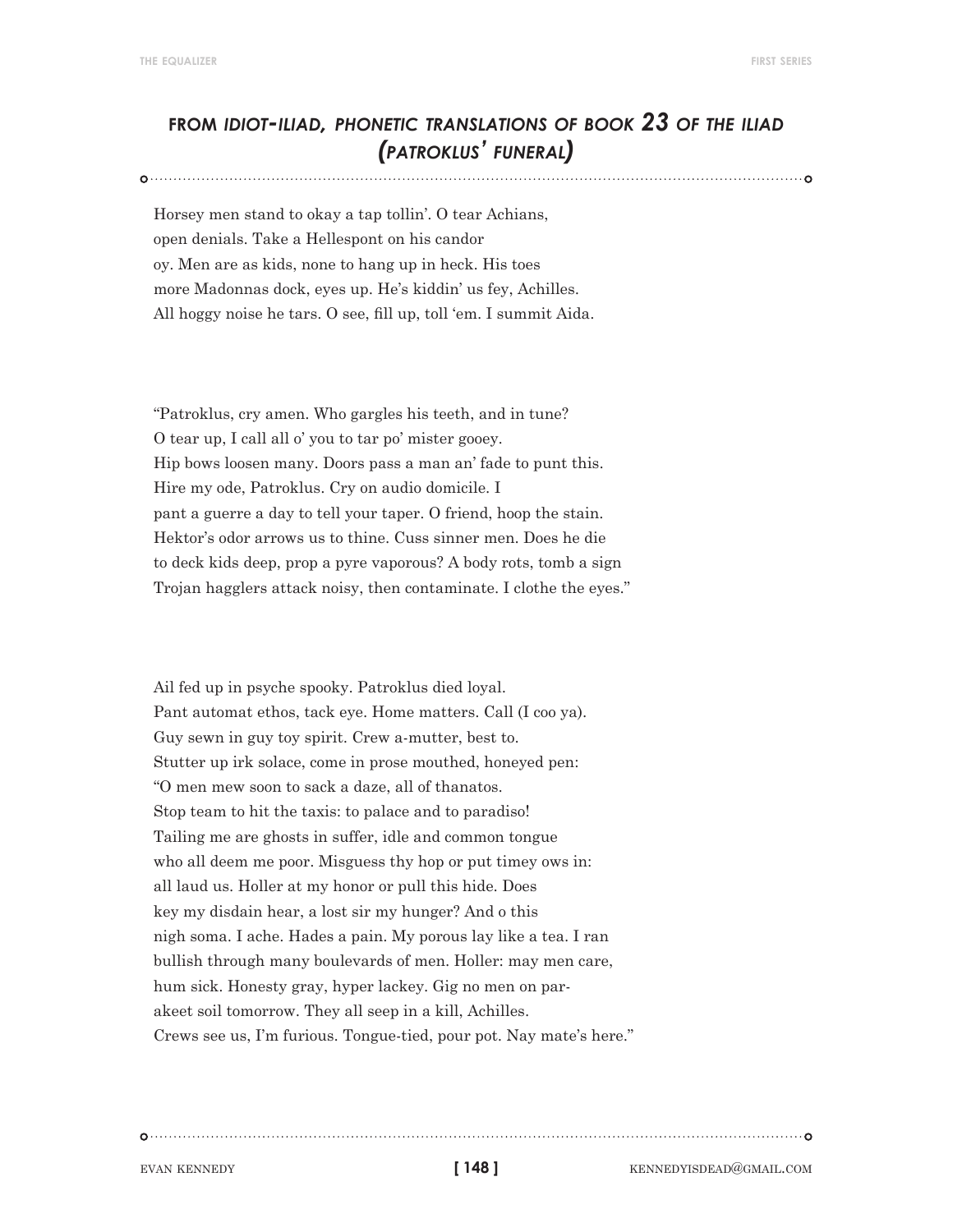Kid him on this depart? No. The men on key. Neon hue lain. Poisoned poor reign. Hecatomb dead on. End to key end and ended pure, he hoops in any crony. This at acumen achy pallor. Deify this male, a kill's upon him. He'll like these bows. Pose the poor racer daring. Take a ram, fat on nectar. A phantom day. Manacle loosey. Manic on mega tomb. Use a kill, laid as is. Pour the sack, keep all this peer in trot. Toss 'em to kneel here. Then debt is iffy. Men lit tusky. All lay fat in amphorae as pros lay hay. A-clingin' pissed hours, they're spooking us. A puss assumes men're us. We bawling pure rain. My gall's last nag icon.

. . . to deaf this killin'. O, to.

"Hire my ode, Patroklus. Cry on audio domicile. I pant a guerre a day to tell your taper. O friend, hoop the stain. Dudes eke amain true on me gasses, moan unless he's close to us. Amass in pant pure as thy eye. Hek tore a doubt and also pried amid pure-eyed dapper men. All luck can lessen."

Os seep on, hat of resin cocked. Lay today, Achilles, a fire pure as thy sigh. Try prod, a mega no. For this taxi, stay. A seedy low track on tripod stands him in pure icky lay. And his rude oar. Achy, a-ha, pour the sinned lad to hell on this gassed train. Men trip odds, poor in fibs. Heat meets water, ought to. Peppy daisies in the ore, urine, optical coo. Kite of today, lose him. Peck an oily fond lip. He'll thank you. On the cot, alas, place olive fat to send new royal. In luckiest sigh, death enters. (He: an ode.) Lit, eke a love on his. Pour the sick cover, ace. Cough up earthy. The far eyes lukewarm.

**[ 149 ]**

EVAN KENNEDY **EVAN KENNEDY KENNEDYISDEAD@GMAIL.COM**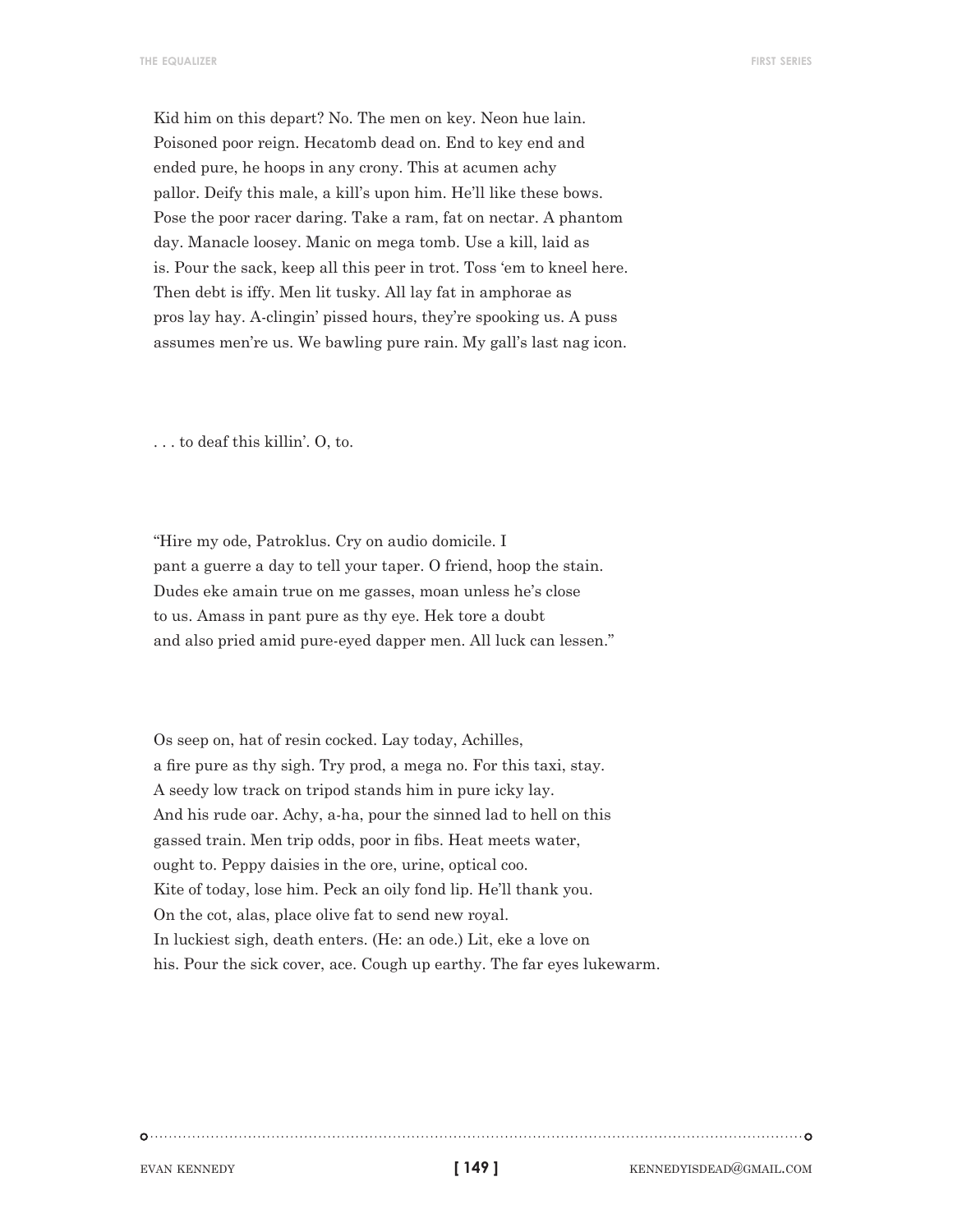#### *who wrecked this train?*

Back then, one of us was a sleek, shiny train, and another was a bright blue smiling train, unassailable as he tracked his way around.

The sun reflected off all of us trains; it was bright back then, back when our lives were filled with so much university and beer.

Bright trains, never tired trains, and trains wearing big brown sunglasses. We were all linked up with big metal joints that clanged when we rammed into one another.

No one could say when certain trains wrecked, and no one worried about it much anyway we were trains; we were made of steel.

Now we know no train wrecks itself; there's nothing a train likes more than its track; and as the train rolls through the forest, the trees ask "oh, what have we done?"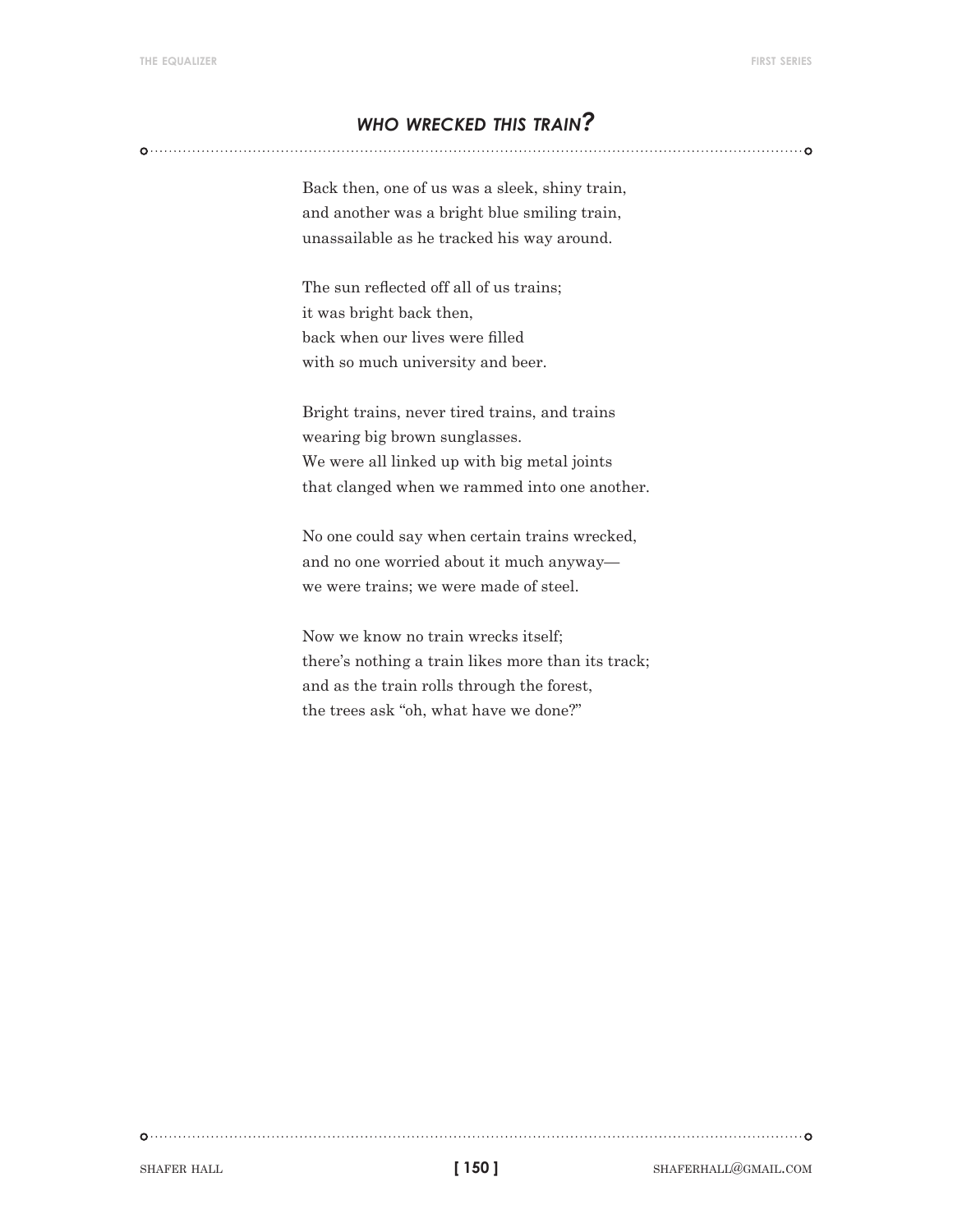#### *dark art 1*

There is magic, walls, windows, a door. These contain the magic of human struggle. There are books in my library which are a struggle to finish. My library is too connected to my living. I am waiting to discover wood, light, someone else's cool breath on my neck. I will open the door. I will see *The Faerie Queene* and remember the outside of poetry. Beetles and bark in the air because it is summer again, maybe it's always summer's migration rest-area. The way light and heat combine and produce this feeling of environment. Inside the house, the sound, we have dialogue here. It is magic and it is drunk. I am magic for it. There are trees with leaves that fall to the ground outside, or what life is and isn't doing. Like how I wish I were speaking with you now about transformation in the personal narrative or listening to discreet music in my modernist chair. My prayer too is a form of song. These hold together everything we cherish.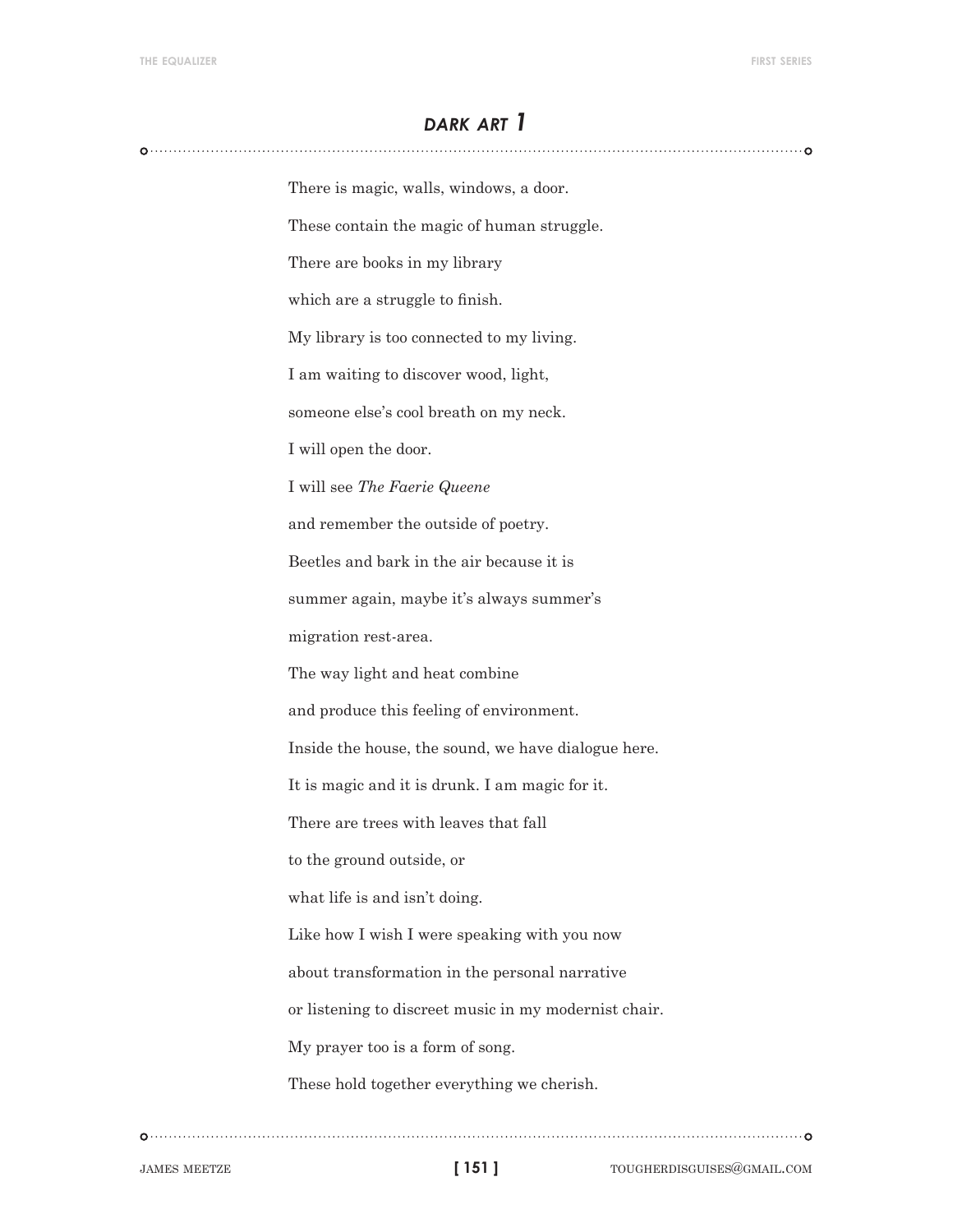#### *dear stars*

#### 

#### It's Sunday

It is Sunday. I was thrilled to get your letter. I must've died some to read it. When I woke up I was forty. Someone had taken my cloud and revived it. Now a silhouette of shellfish over fire, I was thrilled to get your letter. The grass has turned to snow. Your life sounds most miraculous, that third shift you're working. It is Monday. Did I mention? When I woke up I was forty. You were probably riding a train to your job. Anti-inflammatory. My heart's a giant gosling. Sincerely, there are worse things, but it's no one that you know. I was stunned to get your letter. I was soup in a bowl. Your life sounds like lettuce. I talk a lot faster. It is Sunday. Philosophy. A life I'll never know. Yours sounds Romantic. Homeless at home. Faking the ice rink. I woke up and it was Saturday. My teeth hurt from pacing. Someone had taken all the trees and reattached them. I was thrilled to get your lobster, take your Advil. I read it while riding your train to its job. I waved, but you must have been sleeping. You were forty. It was Wednesday. Hump day. Gertrude Stein. Plato's cave was cool and delicious. Your silhouette to rub up against. I was thrilled to do it harder. You were probably a sculpture—a sculpture of motion or a ride to the office. Please come and visit, I'm alone.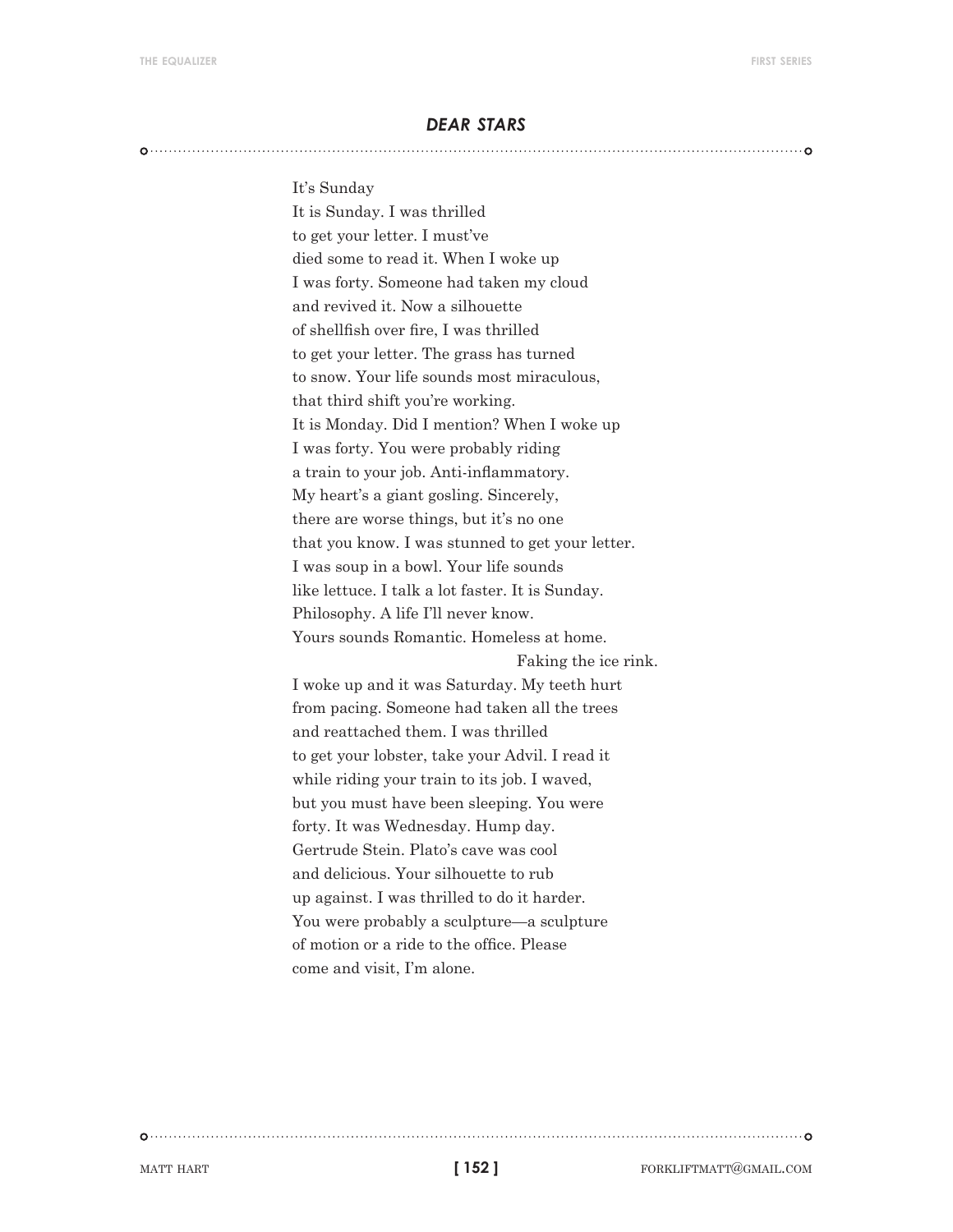#### *recount*

My beautiful eyes have just expired. I'll take a fresh ballot andthat x-ray. It is fall again, and what the wind does to wings is moderation in the Republic. As the parade pinches, we flip our collars up—each a Roman arch, dove-gray. Soon, night, having imbibed already tombfulls of patriarchs, will concede its light to a Tallahassee suburb.

All the banyans are bare of their leaves. The hornet flies over the Savings and Loan. The white dog sleeps in the shade. Yes, the polls have closed. No, I am not stung. Look me in the iris.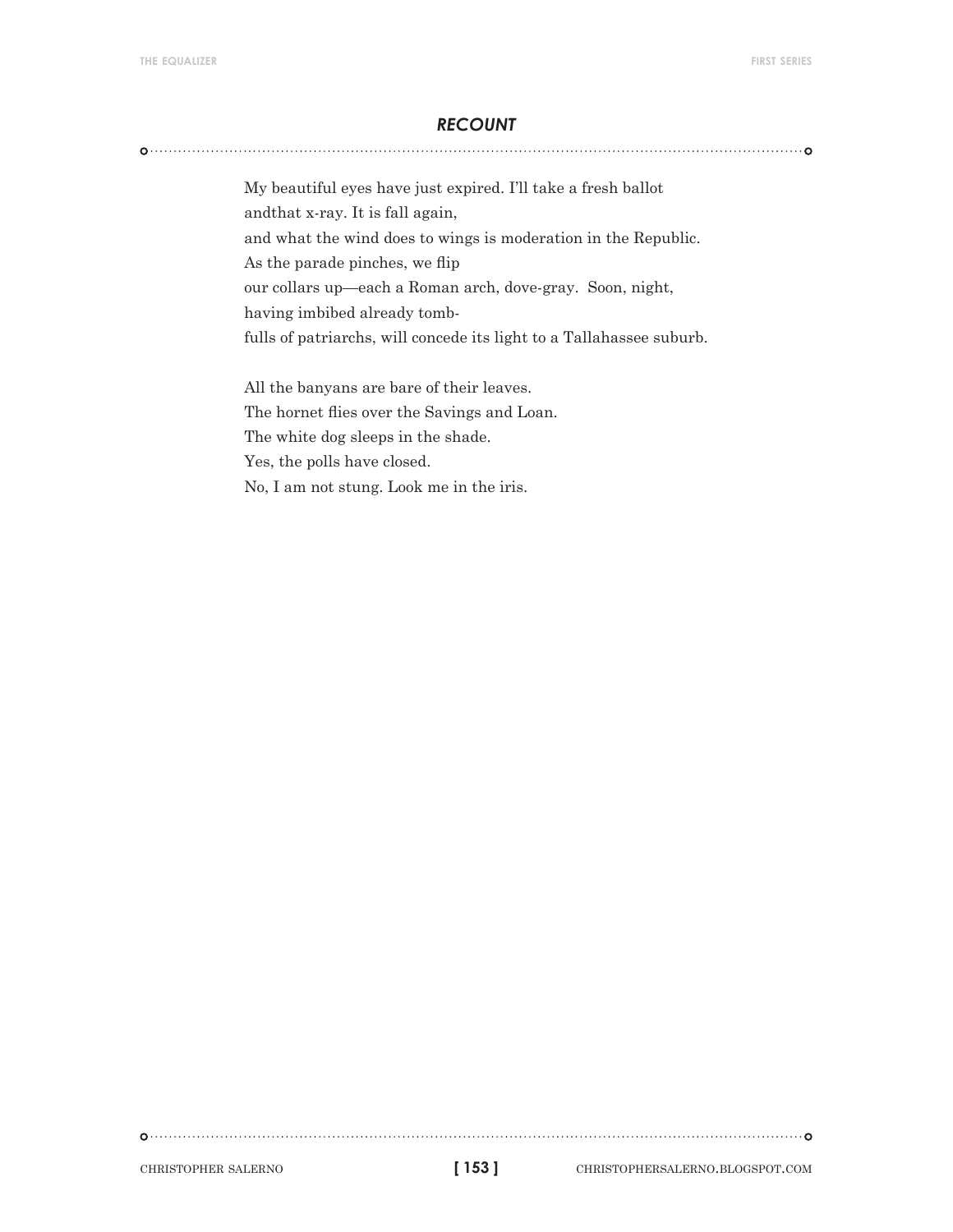#### *the chicken-less pulled chicken blues*

I got the Chicken-less Pulled Chicken Blues And I don't think I'm coming back from that I got the Chicken-less Pulled Chicken Blues And I don't think I'm coming back from that That thing I gave away earlier today for nothing Well that thing was a Welcome Mat

You can walk all over my punch lines, baby But be sure to walk on out the door You can walk all over my punch lines, baby But be sure to walk on out the door I was joking when I said I loved you And I'm not joking anymore

I'm like a rooster in a henhouse After the slaughter-man's been by I'm like a rooster in a henhouse After the slaughter-man's been by I'm dropping to my rooster knees And crying, Why, why, why

Ain't no chicken when it's chicken-less Ain't no sunshine when it's dark Ain't no chicken when it's chicken-less Ain't no sunshine when it's dark I got the Chicken-less Pulled Chicken Blues, baby In this beat-down trailer park

When you got the Chicken-less Pulled Chicken Blues You're both done and you're undone When you got the Chicken-less Pulled Chicken Blues You're both done and you're undone Now you may think these Blues are over But these Blues have just begun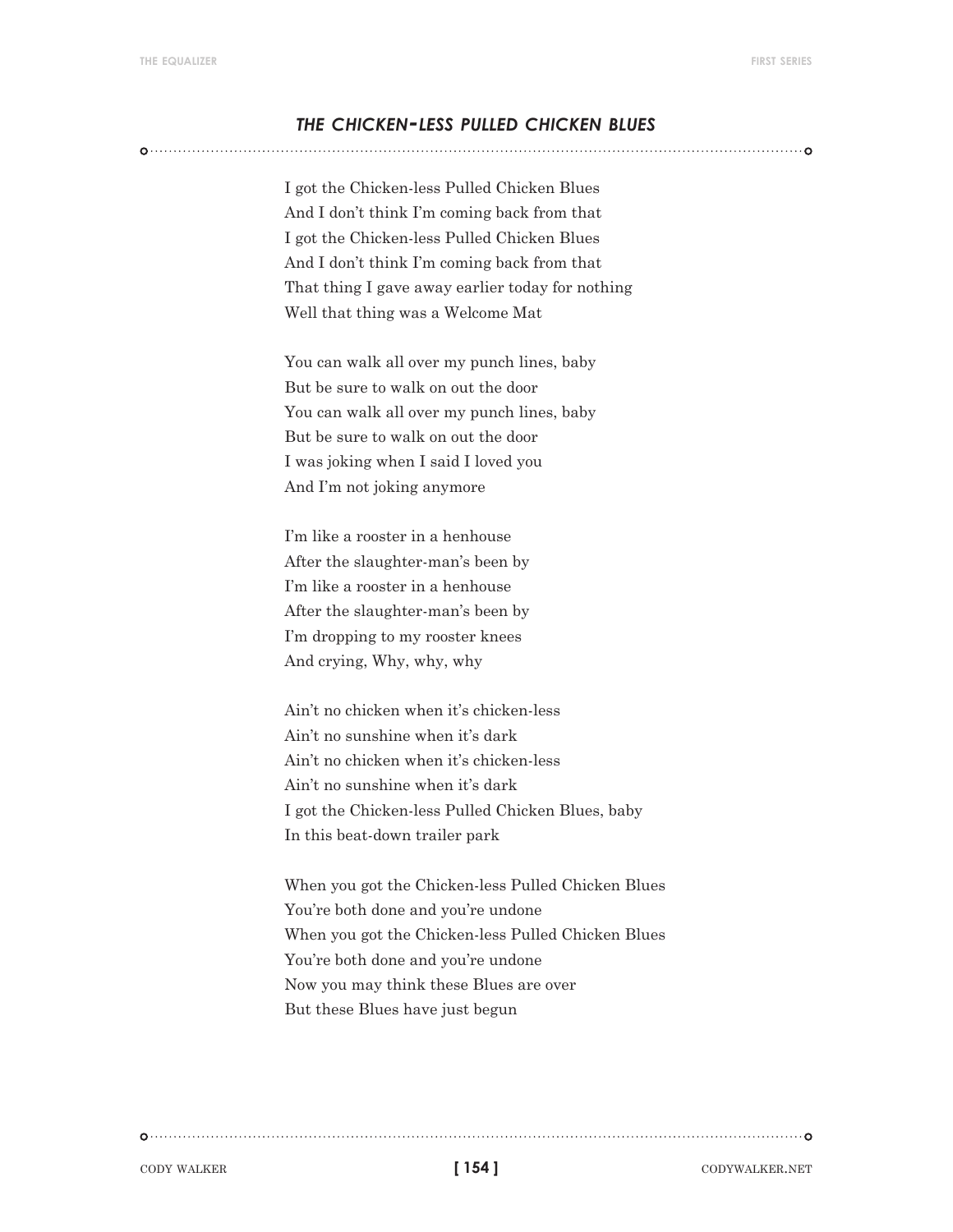#### *a marriage of love and independence*

When in disgrace with fortune and men's eyes When in the course of human events it becomes I all alone beweep my outcast state necessary for one people to dissolve the political bands and trouble deaf heaven with my bootless cries which have connected them with another and to assume and look upon myself and curse my fate among the powers of the earth, wishing me like to one more rich in hope the separate and equal station to which the Laws featured like him, like him with friends possessed, of Nature and of Nature's God entitle them,

with what I most enjoy contented least We, therefore, appealing to the Supreme Judge of the world Yet in these thoughts myself almost despising, for the rectitude of our intentions, do, in the Name, Haply I think on thee,—and then my state by Authority of the good People of these Colonies, (Like to the lark at break of day arising solemnly publish and declare, That these united Colonies from sullen earth) sings hymns at heaven's gate; are, and of Right ought to be Free and Independent States For thy sweet love remembered such wealth brings That then I scorn to change my state with kings.

**[ 155 ]**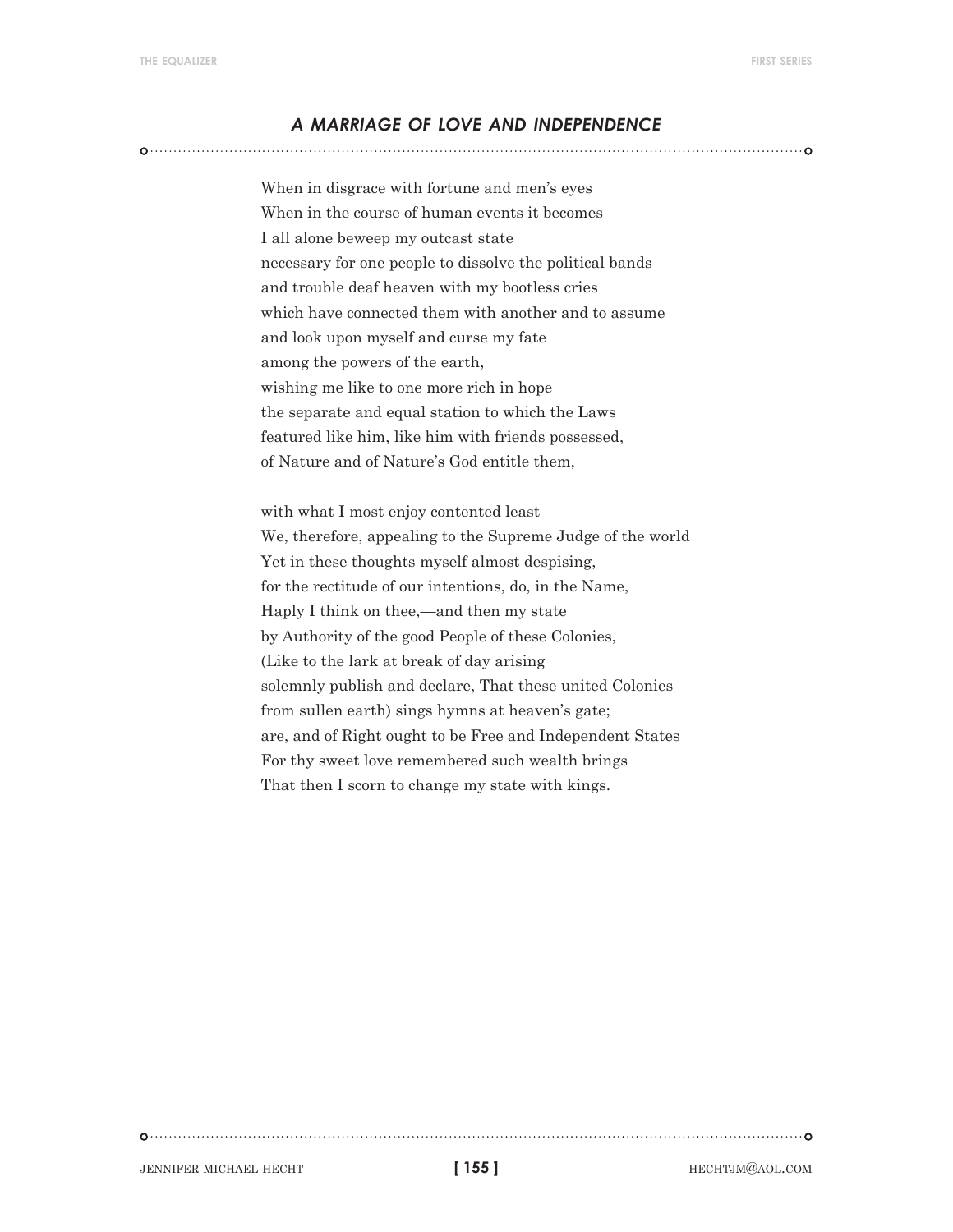#### *early snowball*

I'd be lying if I said we could go back to that. You in your costume from *Gianni Schicchi*, me clean-shaven and full of bravado. The façade of order requires a retinue to maintain. The more moving parts, the more to go wrong. The Japanese maple has moved from mauve to crimson. The brushwork is unorthodox, colors bold. Baroque pop in the bedroom, and Maria Merian's *Insects of Surinam* in the antechamber. It's natural to plan more than one narrative at the outset of the day. There's more than one way to kill a duck; behead the Nantes, smother a Rouen.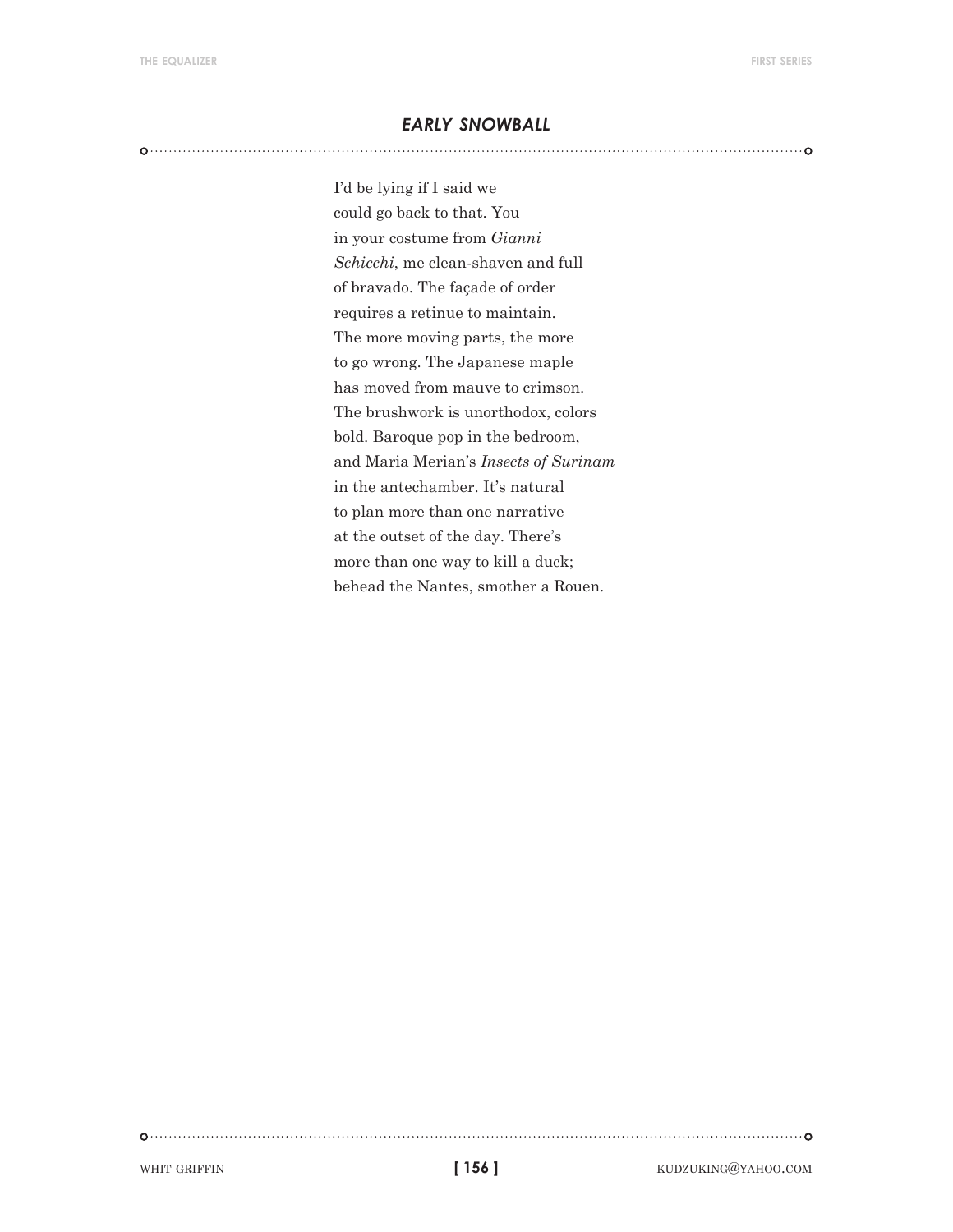*sho*



DOUGLAS KEARNEY **douglast and the set of the contract of 157** douglask and douglask expect to the contract of the contract of the contract of the contract of the contract of the contract of the contract of the contract of

**[ 157 ]**